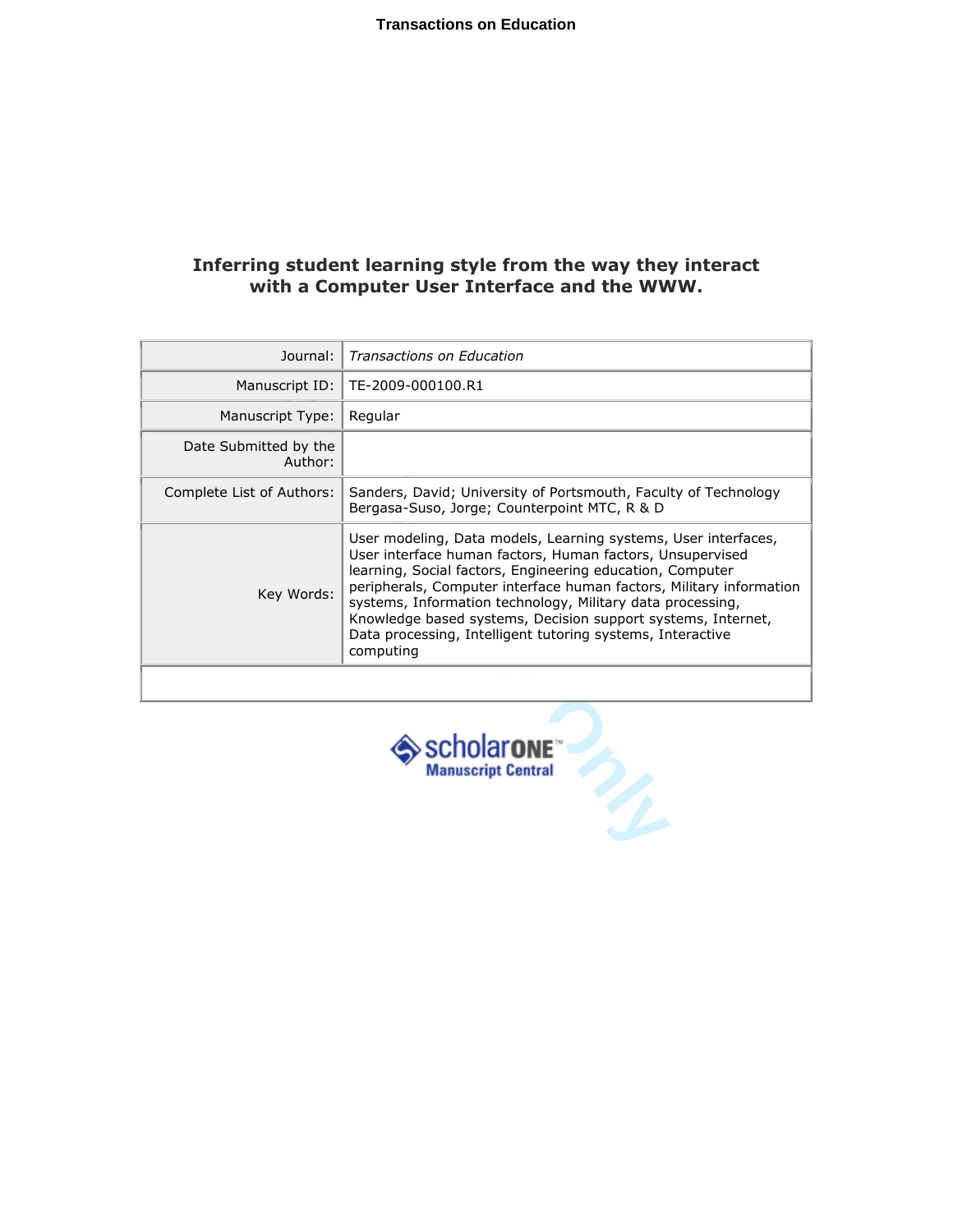# Inferring student learning style from the way they interact with

# a Computer User Interface and the WWW.

## David A Sanders and Jorge Bergasa-Suso

Corresponding author: Dr David Sanders

**Formal Standard Sanders and Jorge Bergasa-Summer<br>
Formal Sanders<br>
Faculty of Technology<br>
University of Portsmouth<br>
PO1 3DJ United Kingdom** Faculty of Technology University of Portsmouth Portsmouth PO1 3DJ United Kingdom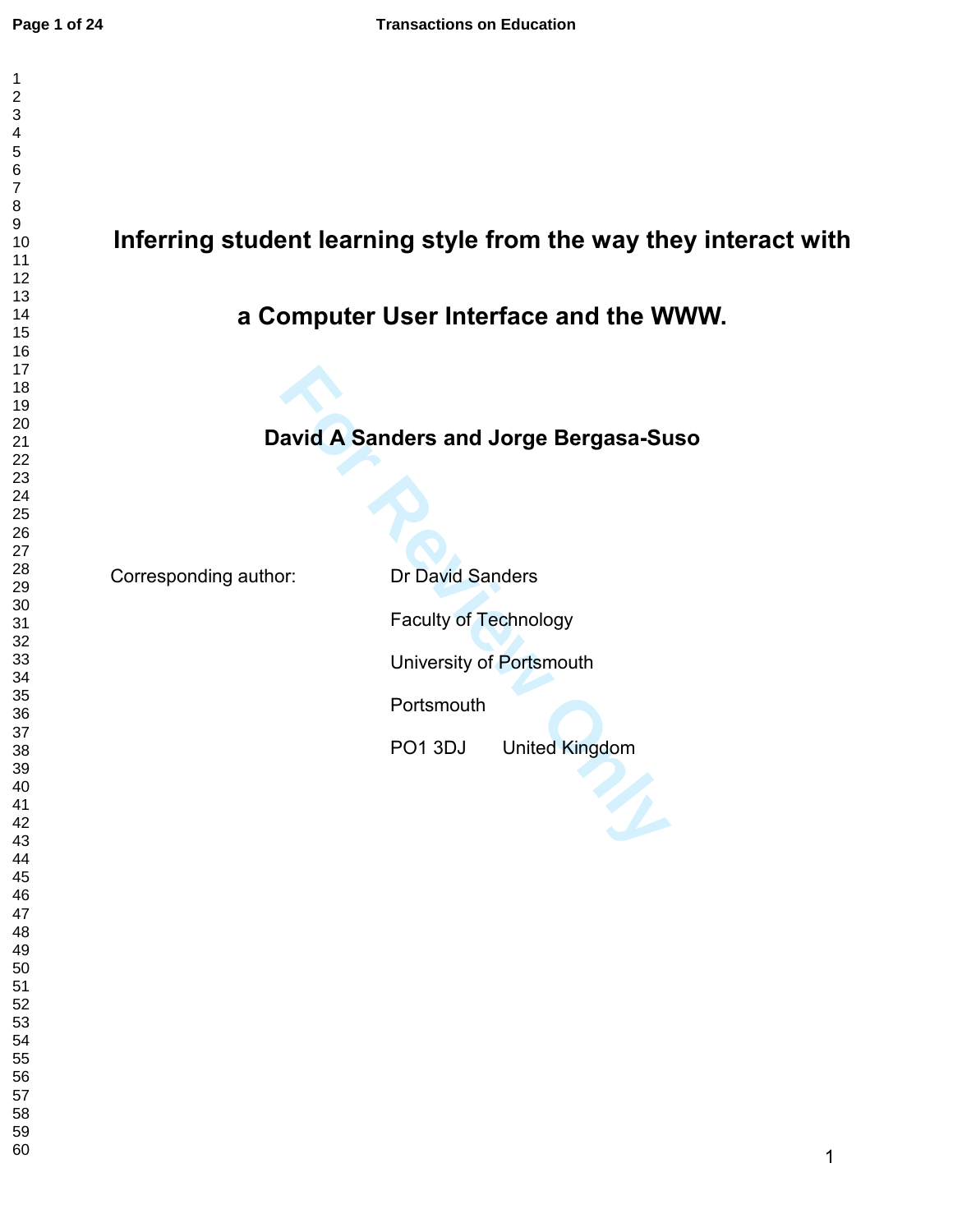## Abstract

and considerate access to the internet *Primes* of the Microsoft Internet Explorer 6 and provided<br>pages, define zones of the Internet that could<br>these settings in a set of computers. A set<br>te and collaborate using the Inte *Recent significant advances in automatically predicting user learning styles are described.*  The system works with n*ew client-based systems that filter Web pages and provide easy, structured, focused, and controlled access to the Internet. A first system called iLessons was embedded within Microsoft Internet Explorer 6 and provided teachers with tools to create lesson Web pages, define zones of the Internet that could be accessed during a lesson, and enforce these settings in a set of computers. A second system enabled students to investigate and collaborate using the Internet. The system filtered Web pages*  based on the relevance of their contents and assisted students by inferring their learning *style (active or reflective) and by recommending pages found by fellow students based on page relevancy, student learning style, and state of mind measured by activity. The system infers learning style in real time by monitoring user activity and recent significant advances in the research are described.* [154 words]

Keywords*:* Cooperative/collaborative learning, distributed learning, intelligent tutoring systems, navigation.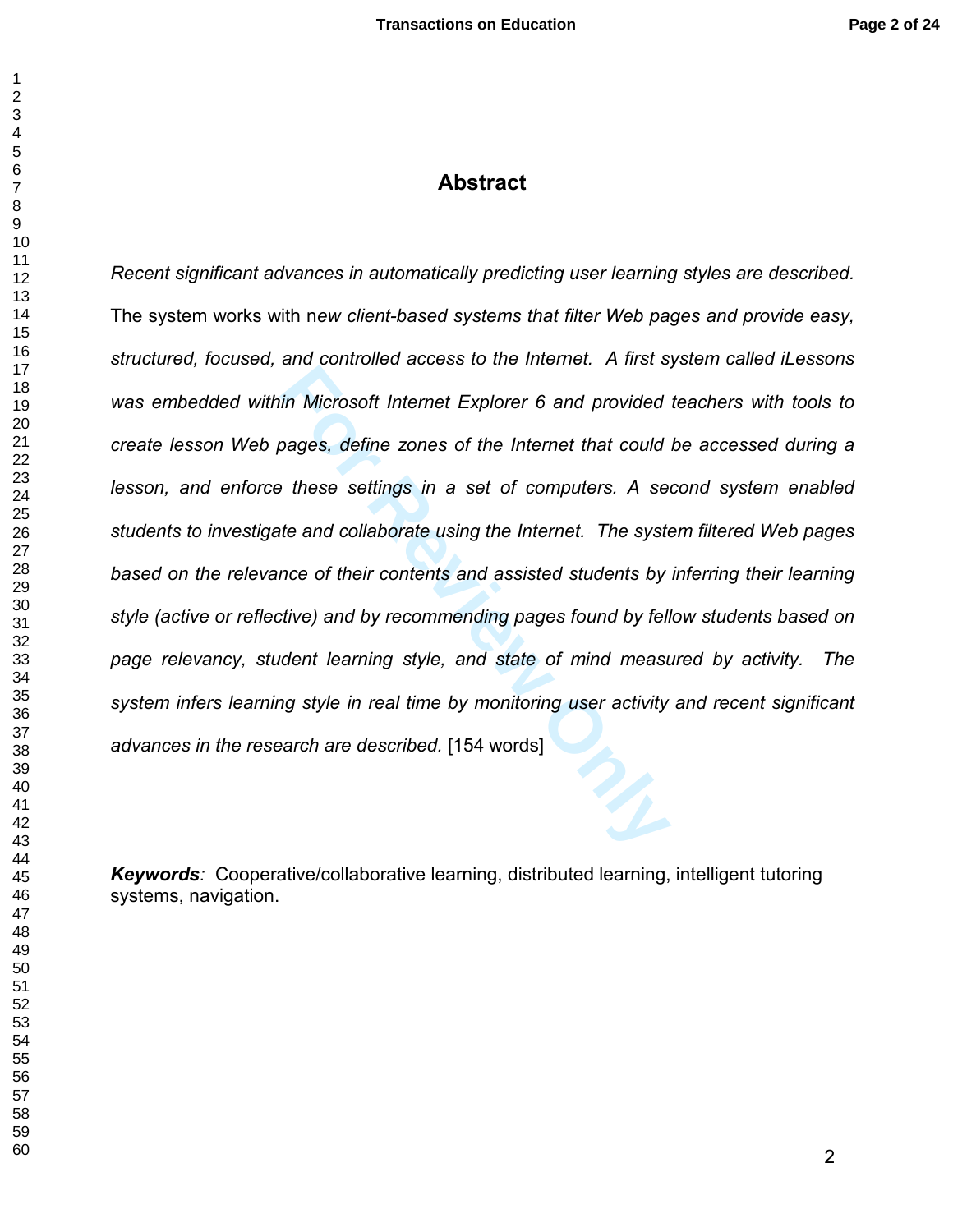$\mathbf 1$  $\overline{2}$ 

## Inferring student learning style from the way they interact with a Computer User Interface and the WWW.

## 1. INTRODUCTION

A system was first described in this journal that assessed student learning style and activity from the way that they interacted with their User Interface [1]. Results were then used to recommend suitable pages found by other students with a similar learning style. Experiments in [1] found some initial rules about user activity and in the characteristics of Web pages that could predict some student learning styles based on their behaviour while browsing the Internet.

bund some initial rules about user activity and if<br>d predict some student learning styles based or<br>t.<br>The new work described in this paper were<br>who had different learning styles while the<br>a tasks on the WWW and an agent mo That work in [1] and the new work described in this paper were tested with groups of University students who had different learning styles while they performed various engineering research tasks on the WWW and an agent monitored their activity. Recorded data were fed into a model that returned the predicted dimensions for each user. The volunteers then completed an Index of Learning Styles (ILS) Questionnaire that defined their learning styles and the questionnaire results were compared with those predicted by the automatic models for each student.

## 2 BACKGROUND

Engineering teachers sometimes find the Internet difficult to use in a teaching environment. A lack of control over student access and systems can be complex to manage [2]. Teachers are rarely IT specialists and new tools have been required to provide structured, focused, and controlled access to the Internet. The new systems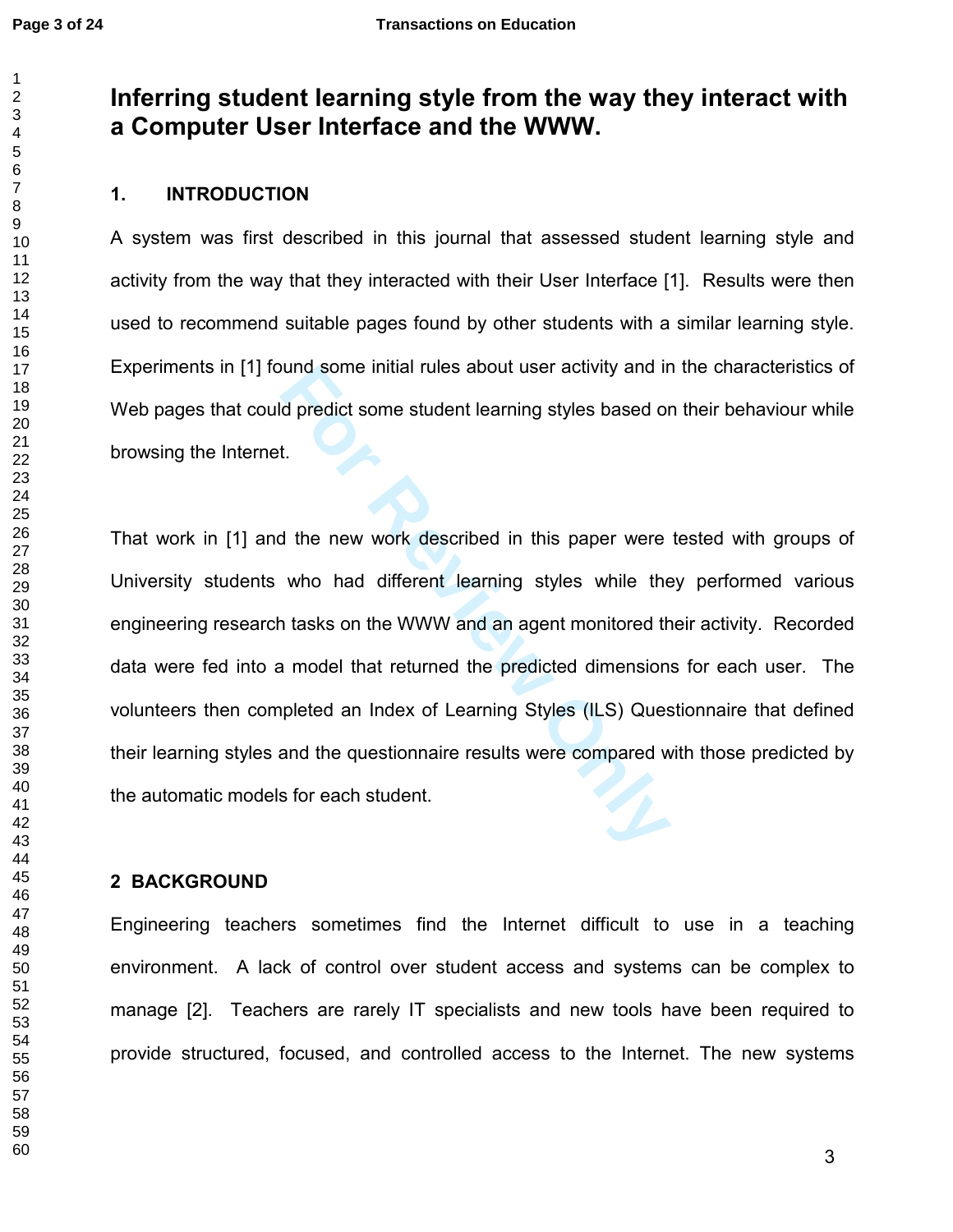created during the research described in this paper overcome these difficulties and are applicable to most courses using the Internet.

A broad range of internet education systems are in the market such as WebCT [3] but they do not provide intelligent advice on potential sites or consider student activity. These limitations suggested a need for another type of software tool [4]. Newer systems attempted to meet this need, such as iLessons, a Web browser-based system embedded within Microsoft Internet Explorer [5] that was created during the research.

met Explorer [5] that was created during the res<br>the systems lacked adaptability to meet stude<br>y collaboration facilities. Intelligent web-base<br>JR [7], AES-CS [8], LSAS [9], CS388 [10], Ta<br>mpted to provided intelligent con A problem was that the systems lacked adaptability to meet student learning styles and did not provide any collaboration facilities. Intelligent web-based systems, such as INSPIRE [6], ARTHUR [7], AES-CS [8], LSAS [9], CS388 [10], Tangow [11], AHA!, and MOT [12] have attempted to provided intelligent content adaptation based on learning style and previous knowledge but these systems have needed to assess students' learning styles off-line and through questionnaires. iWeaver and AHA! have attempted to dynamically adapt to preferences by monitoring user feedback and navigation patterns but none of these systems use Web pages readily available on the Internet, or infer students' learning styles by analyzing the way users navigate and interact with the WWW.

Because iLessons used a Web browser-based system it was relatively easy-to-use. Focus was provided by allowing teachers to decide which Internet pages or domains students were allowed to access; structure was provided by the ability to create lesson Web pages within the browser, and to collect and reuse Internet resources by drag &

 $\mathbf{1}$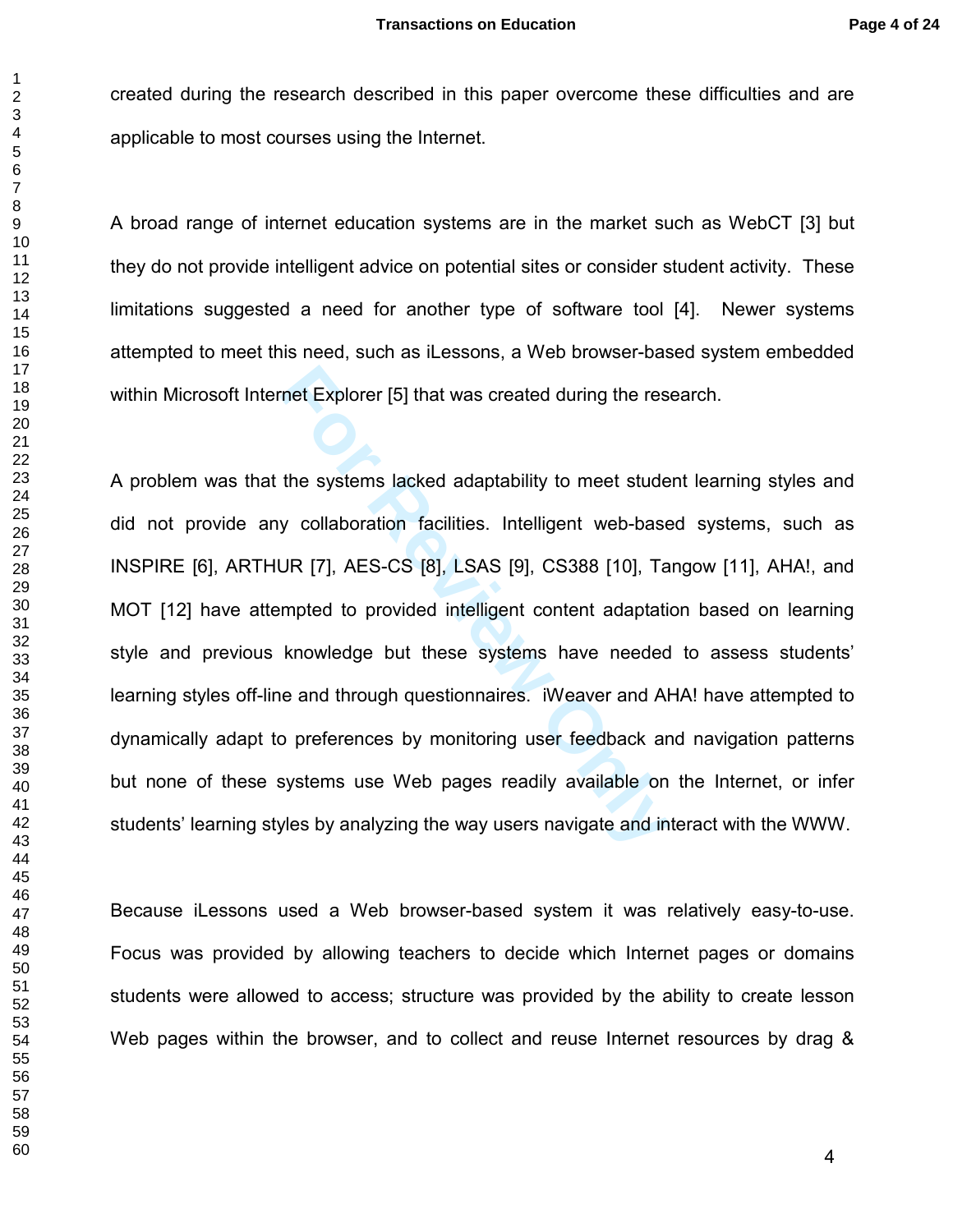$\mathbf{1}$  $\overline{2}$ 

drop. Control was achieved by saving this information into a single lesson file that could be applied to student computers grouped by class or by task.

a network without extra overhead. A benefit<br>is that they can be accessed from a standard \<br>e in commercial Web browsers such as Interne<br>easier to use and to implement. Internet Explo<br>plorer bars [5], tool bands, intelligen Client-based educational systems that do not rely on proprietary servers have the advantage that an extra network infrastructure such as a proxy server or a Web server is not needed. Files can be stored in a network file server or locally. These systems are scalable; a single client can be installed in a computer with a dial-up connection or in every computer in a network without extra overhead. A benefit of Web server-based educational systems is that they can be accessed from a standard Web browser. Reusing functionality available in commercial Web browsers such as Internet Explorer makes the client-based system easier to use and to implement. Internet Explorer's functionality can be extended by explorer bars [5], tool bands, intelligent add-os [13], Browser Helper Objects, and Asynchronous Pluggable Protocols (APPs) [14]. Extensions of this sort were used in this research to provide extended functionality within a standard Web browser.

### 3. THE ILESSONS SYSTEM

iLessons was a novel set of tools that overcame the limitations of other Web-based educational authoring tools by giving teachers the ability to reuse materials readily available on the WWW. Drag and drop was used to create a set of Web pages with Internet access restrictions, all from within a standard Web browser and without the need for server software. The iLessons user interface consisted of a toolbar and a left-side pane embedded into the Internet Explorer UI as shown in figure 1. iLessons was tested at all academic levels by lecturers, teachers, and students and was made available for testing on the WWW [1].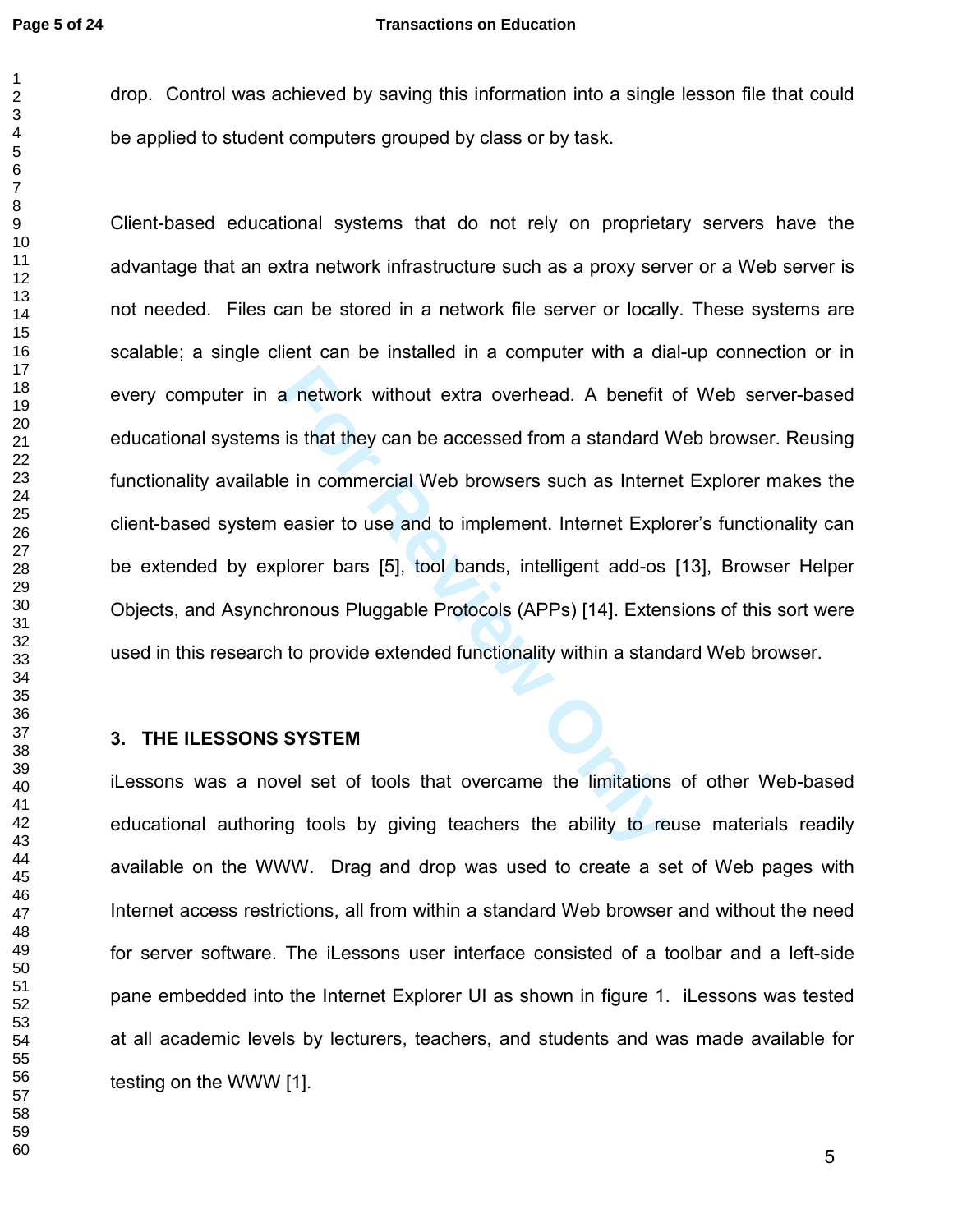| BBC - Learning - Homepage - Microsoft Internet Explorer<br>File<br>Edit<br>View<br>Favorites | Tools<br>Help                                                                  |                                                                                                                                                                                                                                                                                                                                                 |                   | $ B$ $\times$             |
|----------------------------------------------------------------------------------------------|--------------------------------------------------------------------------------|-------------------------------------------------------------------------------------------------------------------------------------------------------------------------------------------------------------------------------------------------------------------------------------------------------------------------------------------------|-------------------|---------------------------|
| Back -<br>×<br>12)                                                                           | Search<br><b>Favorites</b>                                                     | 89.<br> W                                                                                                                                                                                                                                                                                                                                       |                   |                           |
| Address   B   http://www.bbc.co.uk/learning/                                                 |                                                                                |                                                                                                                                                                                                                                                                                                                                                 | Đ<br>Go<br>▼      | Links <sup>&gt;&gt;</sup> |
| 2<br>$\mathbb{R}$ and $\mathbb{R}$ and $\mathbb{R}$<br>ω                                     | LQ.<br>돈이                                                                      | (1)                                                                                                                                                                                                                                                                                                                                             | O                 | 矗                         |
| infoPad - Resource Collection                                                                | ×<br><b>IEEE</b> Xplore                                                        | me   Login   Logout   Access Information   Alerts   Purchase History   <sup>黎</sup> Cart   Sitemap   Help                                                                                                                                                                                                                                       |                   | ۸                         |
| $File -$<br>$\Theta$                                                                         | <b>DIGITAL LIBRAR</b><br>4<br><b>D</b> Abstract                                | <b>Celebrating 125 Years</b><br>◈IEEE<br>of Eng<br><b>BROWS</b><br><b>SFARCH</b><br><b>IEEE XPLORE GUIDI</b>                                                                                                                                                                                                                                    |                   |                           |
| A                                                                                            | ◀ View TOC                                                                     | De-mail Aprinter friendly                                                                                                                                                                                                                                                                                                                       |                   |                           |
| • Text                                                                                       | You are not logged in.<br>Guests may access Abstract<br>records free of charge | An introduction to electrical and computer engineering forfreshmen:<br>laboratories and lectures<br>Uribe, R.B. Haken, L.                                                                                                                                                                                                                       |                   |                           |
| lmages                                                                                       | Login<br>Username                                                              | Dept. of Electr. & Comput. Eng., Illinois Univ., Urbana, IL;                                                                                                                                                                                                                                                                                    |                   |                           |
|                                                                                              | Password                                                                       | This paper appears in: Frontiers in Education Conference, 1994. Twenty-fourth Annual Conference.<br><b>Proceedings</b><br>Publication Date: 2-6 Nov 1994                                                                                                                                                                                        |                   |                           |
| UX.<br>Links                                                                                 | [≫<br>» Forgot your password?                                                  | On page(s): 68-71<br>Meeting Date: 11/02/1994 - 11/06/1994                                                                                                                                                                                                                                                                                      |                   |                           |
|                                                                                              | Please remember to log out when<br>you have finished your session              | Location: San Jose, CA, USA<br>ISBN: 0-7803-2413-7<br>References Cited: 1                                                                                                                                                                                                                                                                       |                   |                           |
|                                                                                              | You must log in to access:<br>- Advanced or Author Search                      | INSPEC Accession Number: 4985895<br>Digital Object Identifier: 10.1109/FIE.1994.580471<br>Current Version Published: 2002-08-06                                                                                                                                                                                                                 |                   |                           |
| ø<br>• Mixed                                                                                 | · CrossRef Search<br>· AbstractPlus Records                                    | <b>Abstract</b>                                                                                                                                                                                                                                                                                                                                 |                   |                           |
|                                                                                              | · Full Text PDF<br>. Full Text HTML                                            | Currently ECE 110, an introductory course to electrical and computer engineering, is in its third offering. The<br>authors propose this course as a model for more advanced laboratory courses in the same curriculum. They<br>discuss how these types of courses are an essential part of a curriculum that attempts to prepare electrical and |                   |                           |
|                                                                                              | <b>Access this document</b><br>Full Text: PDE (384 KB)                         | computer engineers that have ingenuity, are creative and mindful of the consequences of what they design and<br>build. The authors also demonstrate the operation of a vehicle at the various stages developed in the laboratory                                                                                                                |                   |                           |
|                                                                                              | » Buy this document now<br><b>b</b> Learn more about                           | Index Terms<br>Available to subscribers and IEEE members.                                                                                                                                                                                                                                                                                       |                   |                           |
|                                                                                              | subscription options<br>Learn more about                                       | References                                                                                                                                                                                                                                                                                                                                      |                   |                           |
|                                                                                              | purchasing articles<br>and standards                                           | Available to subscribers and IEEE members                                                                                                                                                                                                                                                                                                       |                   |                           |
|                                                                                              | <b>Rights and Permissions</b><br>» Learn More                                  | <b>Citing Documents</b><br>Available to subscribers and IEEE members.                                                                                                                                                                                                                                                                           |                   |                           |
|                                                                                              | <b>Download this citation</b><br>Available to subscribers and IEEE<br>members  |                                                                                                                                                                                                                                                                                                                                                 |                   |                           |
|                                                                                              | ◆ View TOC   Back to top ▲                                                     |                                                                                                                                                                                                                                                                                                                                                 |                   |                           |
|                                                                                              |                                                                                |                                                                                                                                                                                                                                                                                                                                                 |                   |                           |
| 繿                                                                                            |                                                                                |                                                                                                                                                                                                                                                                                                                                                 | <b>O</b> Internet |                           |
|                                                                                              |                                                                                |                                                                                                                                                                                                                                                                                                                                                 |                   |                           |
|                                                                                              |                                                                                |                                                                                                                                                                                                                                                                                                                                                 |                   |                           |
|                                                                                              |                                                                                | Figure 1: iLessons User Interface (UI) embedded into Internet Explorer showing                                                                                                                                                                                                                                                                  |                   |                           |
|                                                                                              |                                                                                |                                                                                                                                                                                                                                                                                                                                                 |                   |                           |
|                                                                                              |                                                                                | (1) toolbar and (2) a left-side pane embedded into the Internet Explorer UI                                                                                                                                                                                                                                                                     |                   |                           |
|                                                                                              |                                                                                |                                                                                                                                                                                                                                                                                                                                                 |                   |                           |
|                                                                                              |                                                                                | Teachers could use a content editor subsystem to gather resource collections; edit lesson                                                                                                                                                                                                                                                       |                   |                           |
|                                                                                              |                                                                                |                                                                                                                                                                                                                                                                                                                                                 |                   |                           |
|                                                                                              |                                                                                | Web pages: allow, deny, and trust zones of the Internet: and assign a particular lesson to                                                                                                                                                                                                                                                      |                   |                           |

## Figure 1: iLessons User Interface (UI) embedded into Internet Explorer showing (1) toolbar and (2) a left-side pane embedded into the Internet Explorer UI

Teachers could use a content editor subsystem to gather resource collections; edit lesson Web pages; allow, deny, and trust zones of the Internet; and assign a particular lesson to a classroom. Teachers could collect resources, such as plain text, images, links, and html fragments from WWW pages by navigating to them with Internet Explorer and dragging and dropping relevant parts into the iLessons left-side pane. Resources could be used later to create lesson Web pages.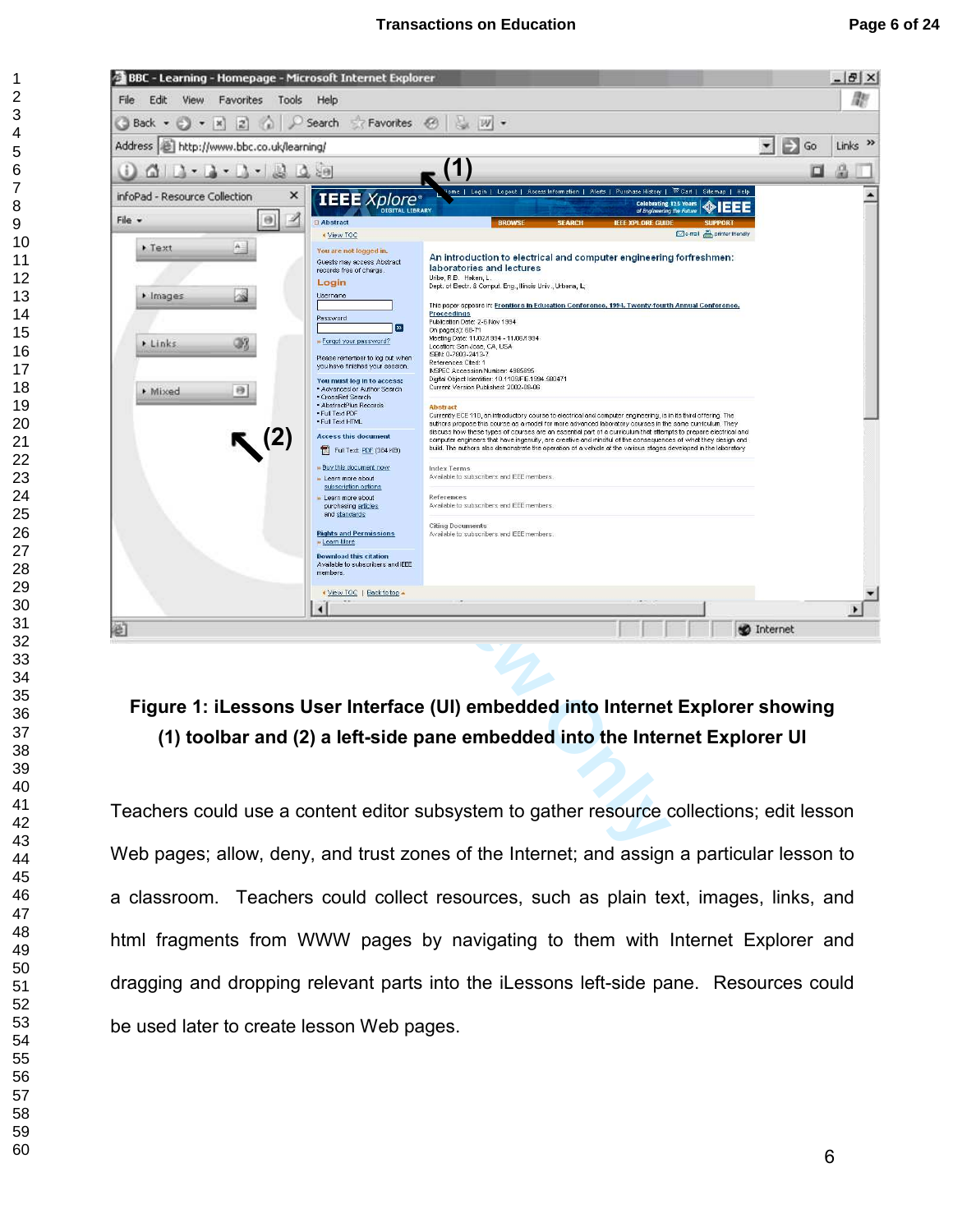$\mathbf 1$ 

iLessons blocked access to the Internet by default in student mode, unless teachers granted free access. Teachers could also grant access to specific areas of the Internet (pages, domains, or directories) so that students had limited but focused access. Web pages, domains and directories could also be "trusted" so that when students were viewing a trusted page, they were automatically allowed to navigate to any link from the page and to any link from those pages, until the depth specified by the teacher was reached. For example, directories and domains containing relevant pages, such as www.school-for-champions.com/\* and http://mathworld.wolfram.com/\* could be allowed to grant students access to supporting material.

Students were also able to create course work files in Word format from within Internet Explorer.

mpions.com/\* and http://mathworld.wolfram.com<br>
s to supporting material.<br>
able to create course work files in Word form<br>
uthority advisors from the UK Department for<br>
ted iLesssons and strongly supported the net<br>
easy-to-u Local Educational Authority advisors from the UK Department for Education and Skills investigated and tested iLesssons and strongly supported the new systems. iLessons was asserted as an easy-to-use, novel, and effective tool to deliver guided learning using the Internet in a classroom.

Despite the positive response, it was realised that iLessons could have been more flexible and adaptable, and could have included collaboration facilities to enable students to use the Internet as a research group tool. Feedback from teachers using iLessons suggested that while allowing and denying specific areas of the Internet was an effective way of controlling the misuse of the Internet during a lesson and of focusing students', they were not able to use the Internet to carry out their own research. Research therefore moved on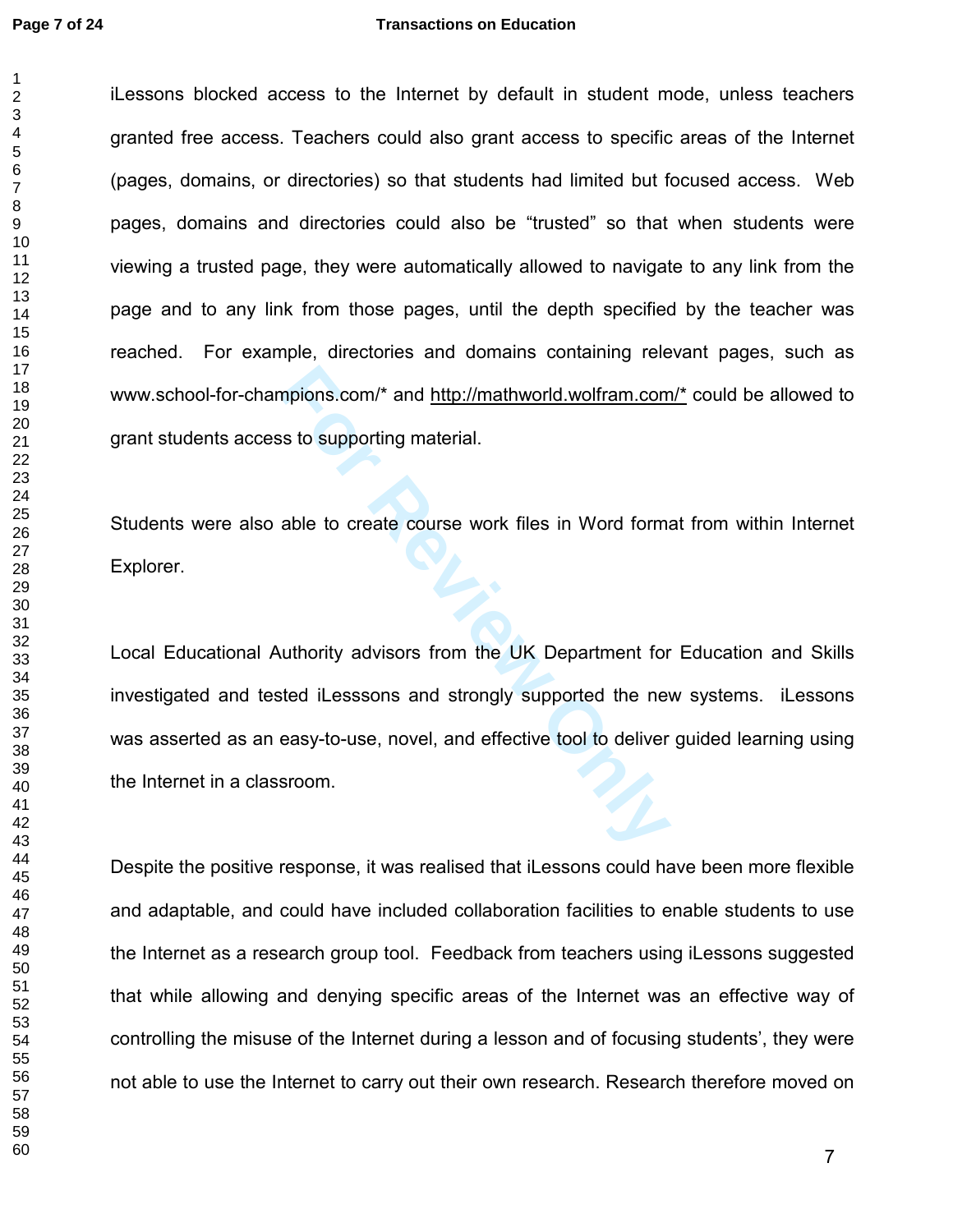to the creation of a new intelligent system to provide a less restrictive filtering mechanism based on the relevance of WWW pages to a subject, and to consider individual student learning styles, using iLessons as a platform.

#### 4. A NEW INTELLIGENT SYSTEM

Examples for the intelligent developerach lesson as examples for the intelligent developerach lesson as examples for the intelligent developeracy owing or denying access to pages, directories, ed. The system analyzed text A first prototype of the new intelligent system featured an intelligent document classification system. Teachers trained the system by ranking a set of Web pages with a relevancy rating. New lessons were created, but teachers provided relevancy ratings for a set of pages for each lesson as examples for the intelligent document classification system instead of allowing or denying access to pages, directories, or domains. Irrelevant pages were also rated. The system analyzed text contained within example pages and obtained a rating pattern from the training set that consisted of a weighted set of words that determined the characteristic contents of relevant pages. The rating pattern was loaded into the student system. When students requested Web pages, their contents were extracted and compared with the rating pattern, which provided a rating of the similarity between the requested page and the relevant pages. Only pages with a similarity rating above a pre-set threshold were allowed. The result was a more liberal filtering approach. Students could navigate to any page, as long as its contents were related to the relevant pages in the training set. After a seminar, students could continue researching through access to any pages related to the subject without being distracted by irrelevant content.

Subject-specific filtering using document categorization was flexible enough to enable students to use the Internet as a research tool, but the system lacked adaptability to meet

 $\mathbf{1}$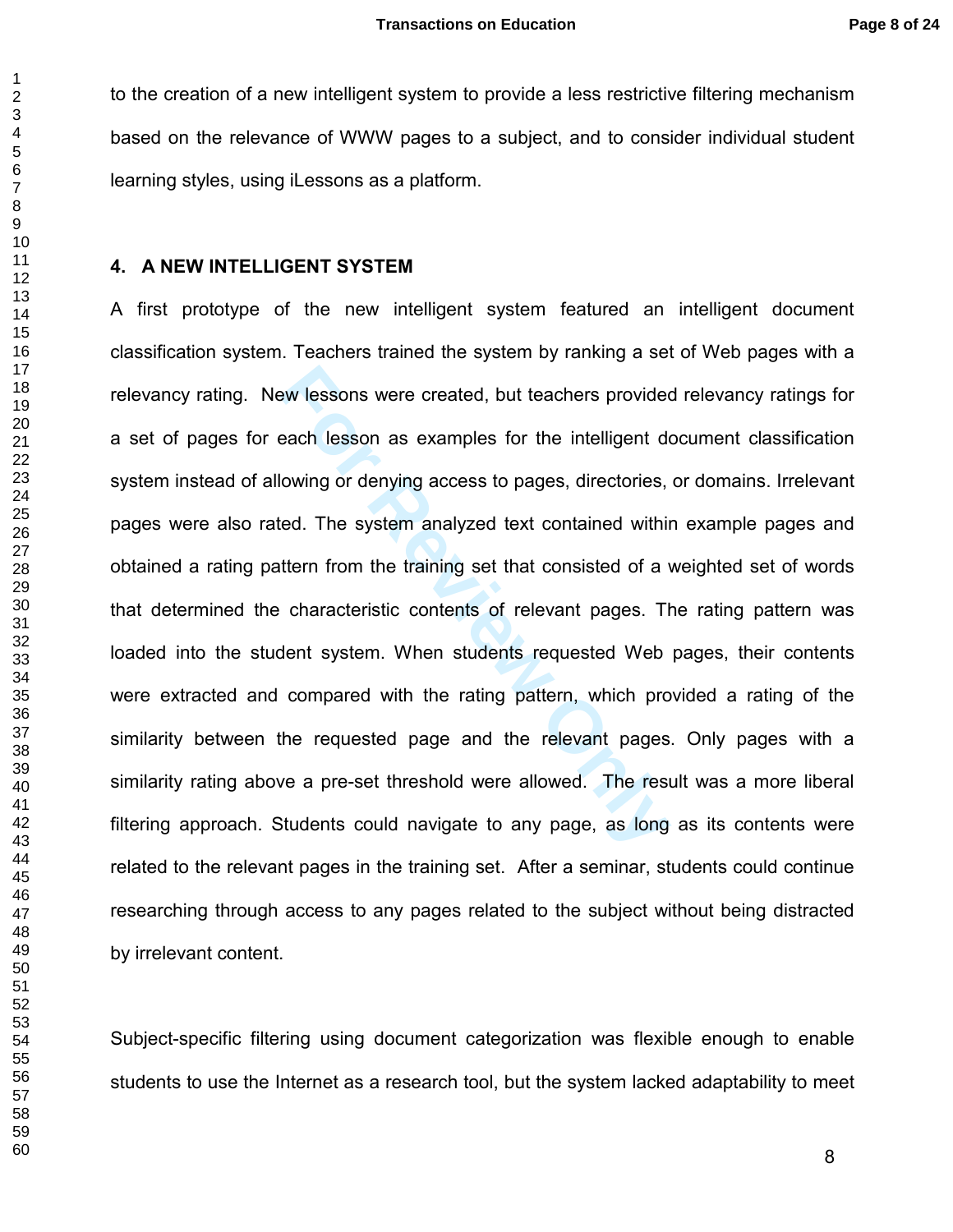$\mathbf{1}$ 

#### **Page 9 of 24 Transactions on Education**

student learning styles and did not provide any collaboration facilities. Some intelligent Web-based systems have provided intelligent content adaptation based on learning style and previous knowledge. These systems worked with Web-based adaptive material created with proprietary tools. They assessed students' learning styles through questionnaires, and iWeaver and AHA! dynamically adapted to preferences by monitoring user feedback and navigation patterns. None of these systems used Web pages readily available on the Internet, or infered students' learning styles by analyzing the way users navigated and interacted with the WWW.

cted with the WWW.<br>
Ince of individual students and groups using iLe<br> **For Review of the Commended Web page:**<br>
For Review of May and State interned by the sy-<br>
For Review Only interested or inactive).<br> **For Allen State int** The learning experience of individual students and groups using iLessons was enhanced by a collaborative agent system that recommended Web pages from the WWW to students based on three dimensions:

- page relevancy based on contents,
- page layout based on student learning style inferred by the system,
- and user activity (interested or inactive).

When a student requested a Web page, the page was approved only if it matched a relevance pattern. If the page was relevant, its structure was compared with a pagelearning style pattern to find the suitability of the page for each learning style. The UI agent then sent a notification to a collaborative agent that recommended the Web page to other students according to their learning styles. The learning style of each student was initially determined by questionnaire but later the systems were improved to determine learning style using a software agent that analyzed interaction with the UI. A user activity analyzer detected whether a student was participating by timing the UI. To encourage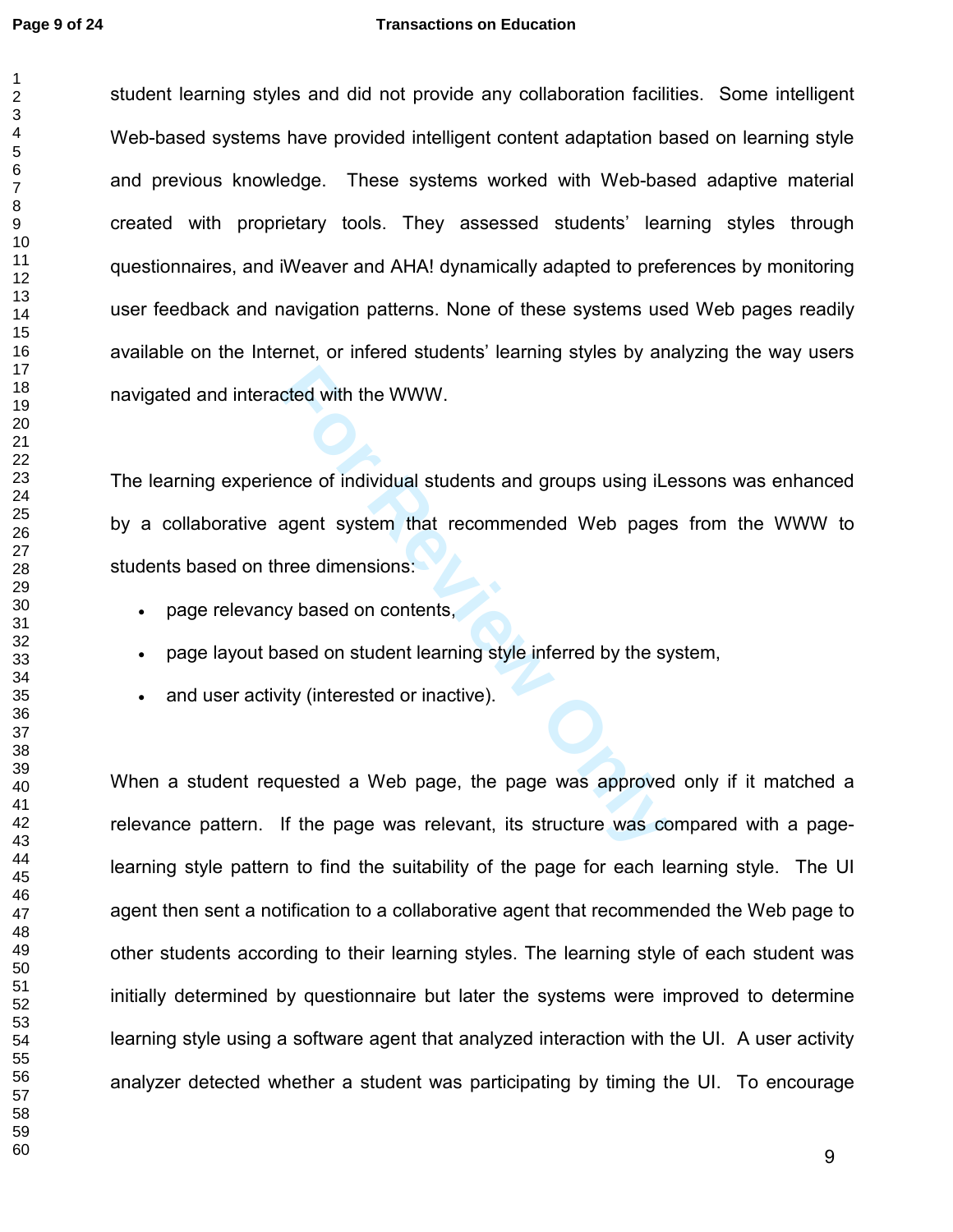them to join the learning experience after periods of inactivity, students had pages suggested to them so that they could navigate to a page that suited their learning style.

For Felder-Silverman dimens<br>
For Felder-Silverman dimens<br>
For Felder-Silverman dimens<br>
For Felder Silverman<br>
In Tangow. It was selected for further study to<br>
For Felder Silverman style<br>
obtained from the computer systems: In order to determine the learning style of a student automatically, patterns needed to be found in the way users with different learning styles made use of the Internet. Also necessary was finding patterns in the layout and elements of Web pages that were easier to understand by students depending on their learning style. Various models of learning style were considered [15] - [20]. The Felder-Silverman dimensions of learning style model was a well-accepted model used in several adaptive hypermedia applications such as LSAS, CS388, and Tangow. It was selected for further study before fully coding the new systems because it provided four dimensions of learning style [18,19] that might be measured from data obtained from the computer systems: timings, actions, locations, etc. The dimensions were:

#### *A. Active-Reflective*

Active learners tend to retain and understand information best by doing something active, such as discussing, applying it or explaining it to others. Reflective learners prefer to think about it quietly first.

#### *B. Sensing-Intuitive*

Sensing learners tend to like learning facts; intuitive learners often prefer discovering possibilities and relationships.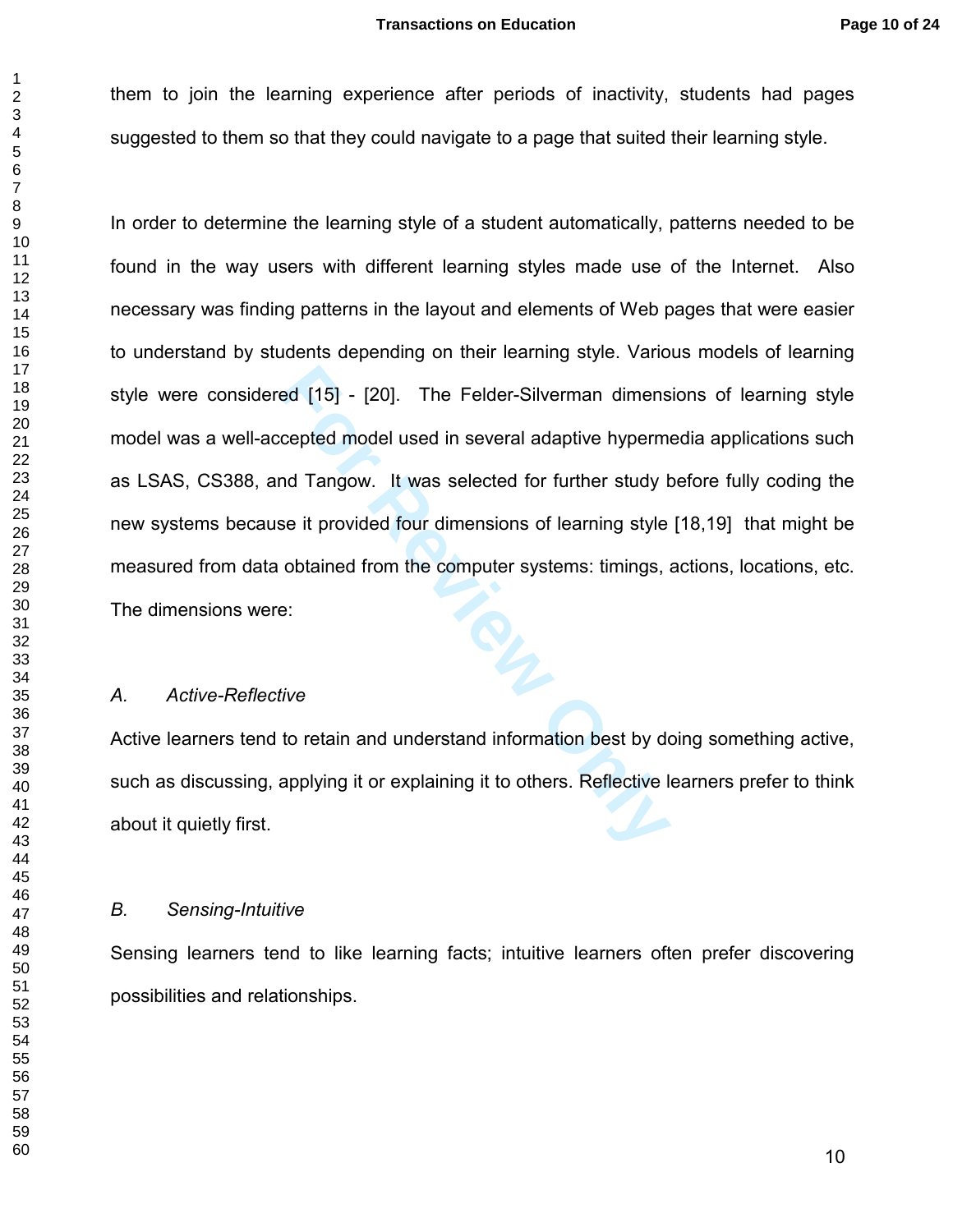$\mathbf 1$ 

#### *C. Visual-Verbal*

Visual learners remember best what they see: pictures, diagrams, flow charts, time lines, films and demonstrations. Verbal learners get more out of words: written and spoken explanations. Everyone learns more when information is presented both visually and verbally, but most are visual.

#### *D. Sequential-Global*

Sequential learners tend to gain understanding in linear steps. Global learners tend to learn in jumps, absorbing material almost randomly and then suddenly "getting it."

## 5. CREATION AND TESTING OF PATTERNS

An experiment was conducted to find rules in UI activity and in the characteristics of Web pages that would predict student learning style based on their behaviour while browsing the Internet, and the suitability of a given Web page for each learning style dimension.

tend to gain understanding in linear steps. G<br>
rbing material almost randomly and then sudder<br> **FIGUSE 1989**<br> **FIGUSE 1989**<br> **FIGUSE 1989**<br> **FIGUSE 1989**<br> **FIGUSE 1989**<br> **FIGUSE 1989**<br> **FIGUSE 1989**<br> **FIGUSE 1989**<br> **FIGUSE** An experimental system was created to record and analyze data. An agent registered UI interaction while the user was investigating a subject. User activity and page structure were analyzed and recorded each time a page was visited. User data was stored in a database tagged with the user's dimensions of learning style questionnaire results, so that it could be processed by a data mining engine along with data from other users. The parameters recorded by the agent were: time in a page; mouse speed, total mouse distance, mouse distance in X and Y axis; scroll speed, scroll distance, changes in scroll direction; use of back and forward buttons; data copied and data dragged. The page structure parameters recorded were: length of page text; number and area of images;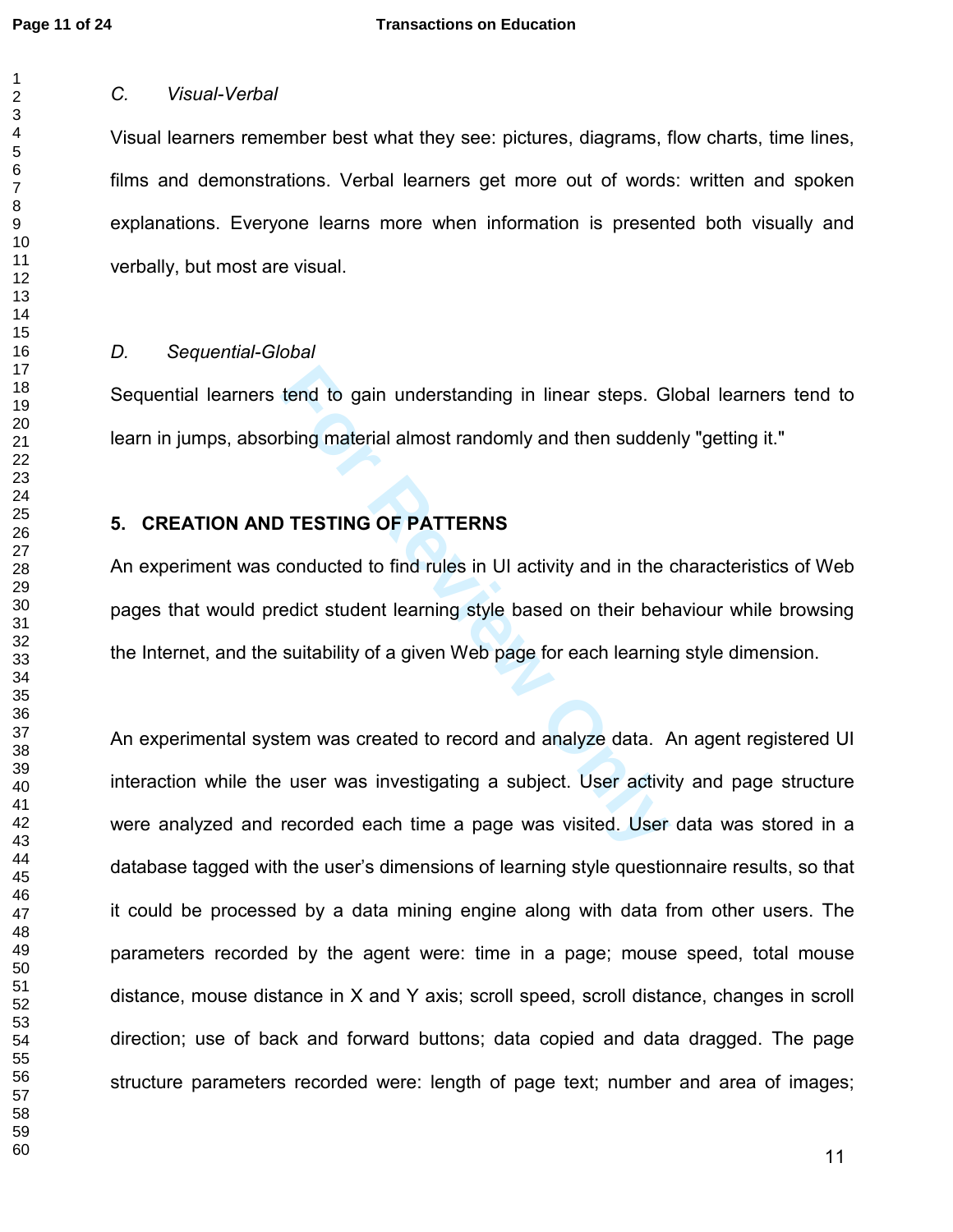ratio of text to images, presence, and location of tables, bulleted and numbered lists, presence of sound files, video files, animations and ActiveX components; presence and location of question marks, and keywords, such as: "example", "figure", "question" and "diagram".

rate each page depending on how easy that page<br>
d been gathered from the group of users, the<br>
veen: dimensions of learning style, UI usage, ar<br>
eful pages. Correlations were found between e<br>
the UI activity and page conten A group of 20 users (with different learning styles) from the initial group volunteered to investigate a subject for 15 minutes using Internet Explorer while the agent monitored their activity, and to rate each page depending on how easy that page was to understand. Once information had been gathered from the group of users, the data was analyzed to find correlations between: dimensions of learning style, UI usage, and the way information was presented in useful pages. Correlations were found between each of the dimensions of learning style and the UI activity and page content parameters monitored by the agent. The 20 parameters monitored by the agent that were most significant to predict each dimension were extracted. As an example, the five most significant parameters to predict whether a user is Active or Reflective were:

1)  $\frac{\text{Area of images}}{\text{Text length} \times \text{Scroll direction changes}}$ 

2) Average time spent on page

 $\frac{3}{10}$  Text length  $\times$  Time spent in page

4) Area of images<br>Text length × Scroll distance

Image count<br>Text length × Mouse distance in Y axis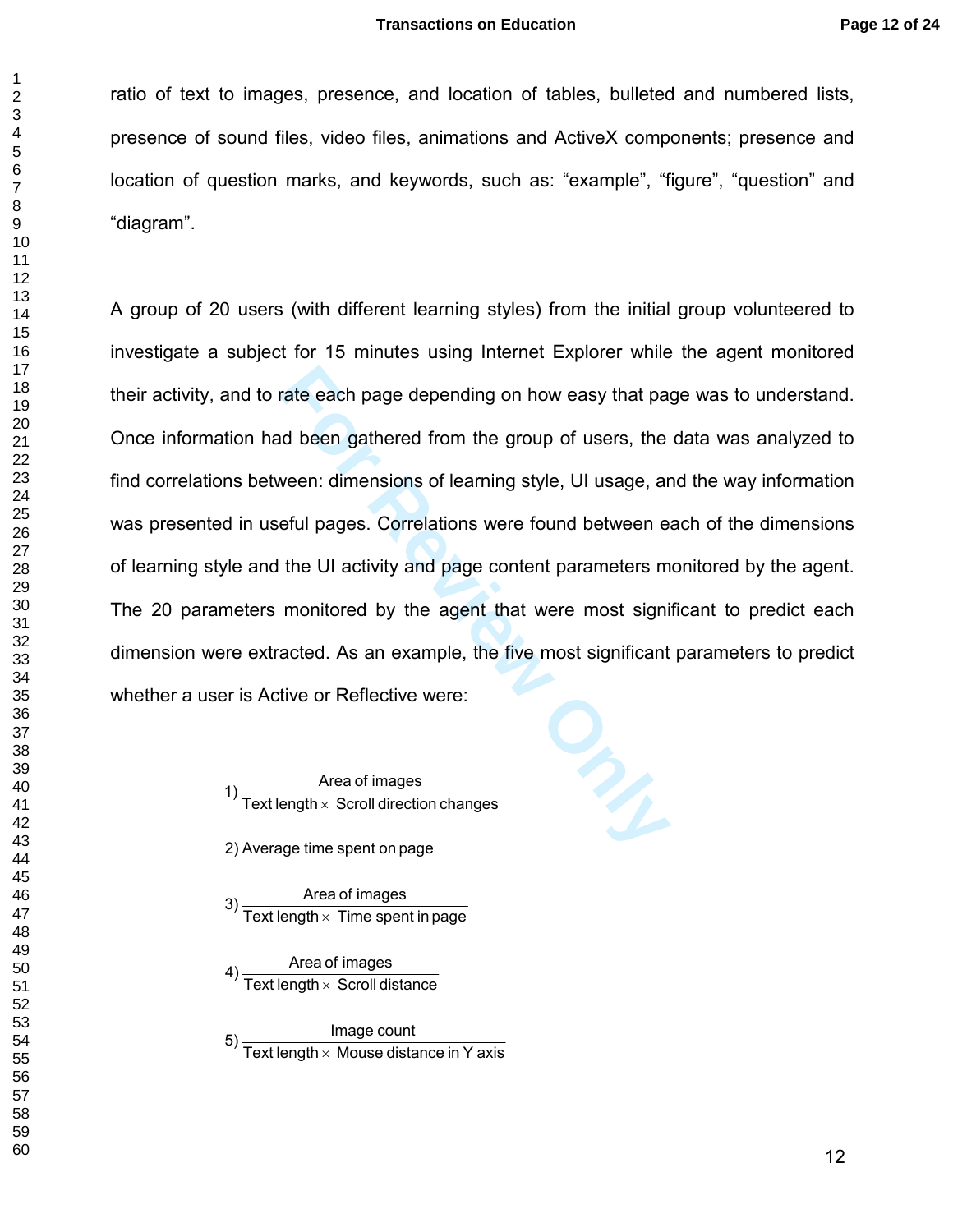$\mathbf{1}$  $\overline{2}$ 

#### **Page 13 of 24 Transactions on Education**

These parameters and the values recorded for each user were utilized to create a probability model for each dimension of learning style that could predict the dimensions of learning style of new users based on the value of each selected parameter as recorded by the agent. This model returned a percentage of certainty that a user belonged to one of the extremes of each dimension of learning style.

The same research task as the initial group. The<br>**Formular Concident** variation of each user. The students then completed IL:<br>**Formular Solution** with those predicted by<br>nod in [1], the model to predict a student as a<br>ccur To test the effectiveness of the model, a group of seven students (with different learning styles) were given the same research task as the initial group. The agent monitored their activity and the data recorded by the agent was fed into the model, which returned the predicted dimensions of each user. The students then completed ILS Questionnaires, and the questionnaire results were compared with those predicted by the models for each student.

Using a similar method in [1], the model to predict a student as active or reflective was only slightly more accurate than the naive prediction calculated from a sample population but that work was a first success even though the results were relatively naïve.

In this work, prior to the experiment, a group of 67 users completed the ILS Questionnaire [21], and the results were entered into a database. In this way, the preferred learning style of each user was known before the experiments, along with the distribution of the different dimensions of learning style over the sample population (see Table 1).

The percentage of users belonging to each dimension determined the minimum accuracy required for the rules. For example, a naive prediction that considered every user as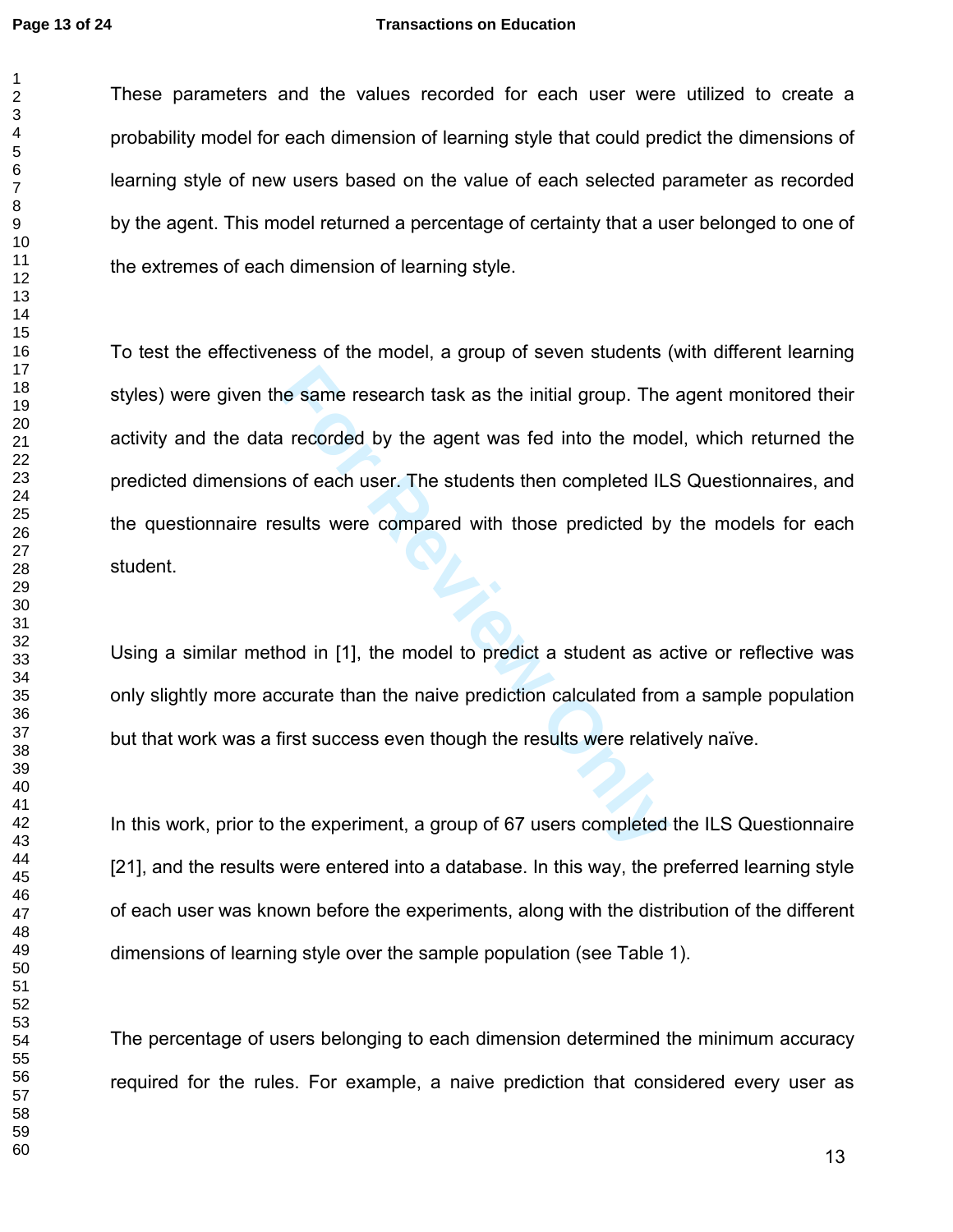Active would have an accuracy of 57% according to Table 1. Any rule found to predict a user's dimension of learning style must be more accurate than the naive prediction for the given dimension. Results from questionnaires were not disclosed to the users until after the experiment finished.

|                    | <b>Number of</b> |     |
|--------------------|------------------|-----|
| <b>Dimension</b>   | people           | %   |
| <b>Actives</b>     | 38               | 57% |
| <b>Reflectives</b> | 29               | 43% |
| <b>Sensors</b>     | 35               | 52% |
| <b>Intuitives</b>  | 32               | 48% |
| <b>Visuals</b>     | 51               | 76% |
| <b>Verbals</b>     | 16               | 24% |
| <b>Sequentials</b> | 23               | 34% |
| <b>Globals</b>     | 44               | 66% |

## Table 1: Distribution of dimensions of learning style over sample population

In the intitial tests for Sensing/Intuitive, Visual/Verbal and Sequential/Global, the results were only equivalent to guessing. They are reproduced in Table 2.

| <b>Intuitives</b>        | 32                                              | 48%                                                  |
|--------------------------|-------------------------------------------------|------------------------------------------------------|
| <b>Visuals</b>           | 51                                              | 76%                                                  |
| <b>Verbals</b>           | 16                                              | 24%                                                  |
| <b>Sequentials</b>       | 23                                              | 34%                                                  |
| <b>Globals</b>           | 44                                              | 66%                                                  |
|                          |                                                 | bution of dimensions of learning style over samp     |
|                          | nt to guessing. They are reproduced in Table 2. | for Sensing/Intuitive, Visual/Verbal and Sequential/ |
|                          |                                                 |                                                      |
|                          | <b>Accuracy</b>                                 | Naïve pred.<br><b>Accuracy</b>                       |
| <b>Active/Reflective</b> | 71%                                             | 57%                                                  |
| <b>Sensing/Intuitive</b> | 29%                                             | 52%                                                  |
| <b>Visual/Verbal</b>     | 71%                                             | 76%                                                  |

## Table 2: Accuracy of models and required accuracy in Bergasa et al– 2005 [1].

The new methods described in this paper significantly improved on these results by introducing a new unknown set for pairs of significant parameters.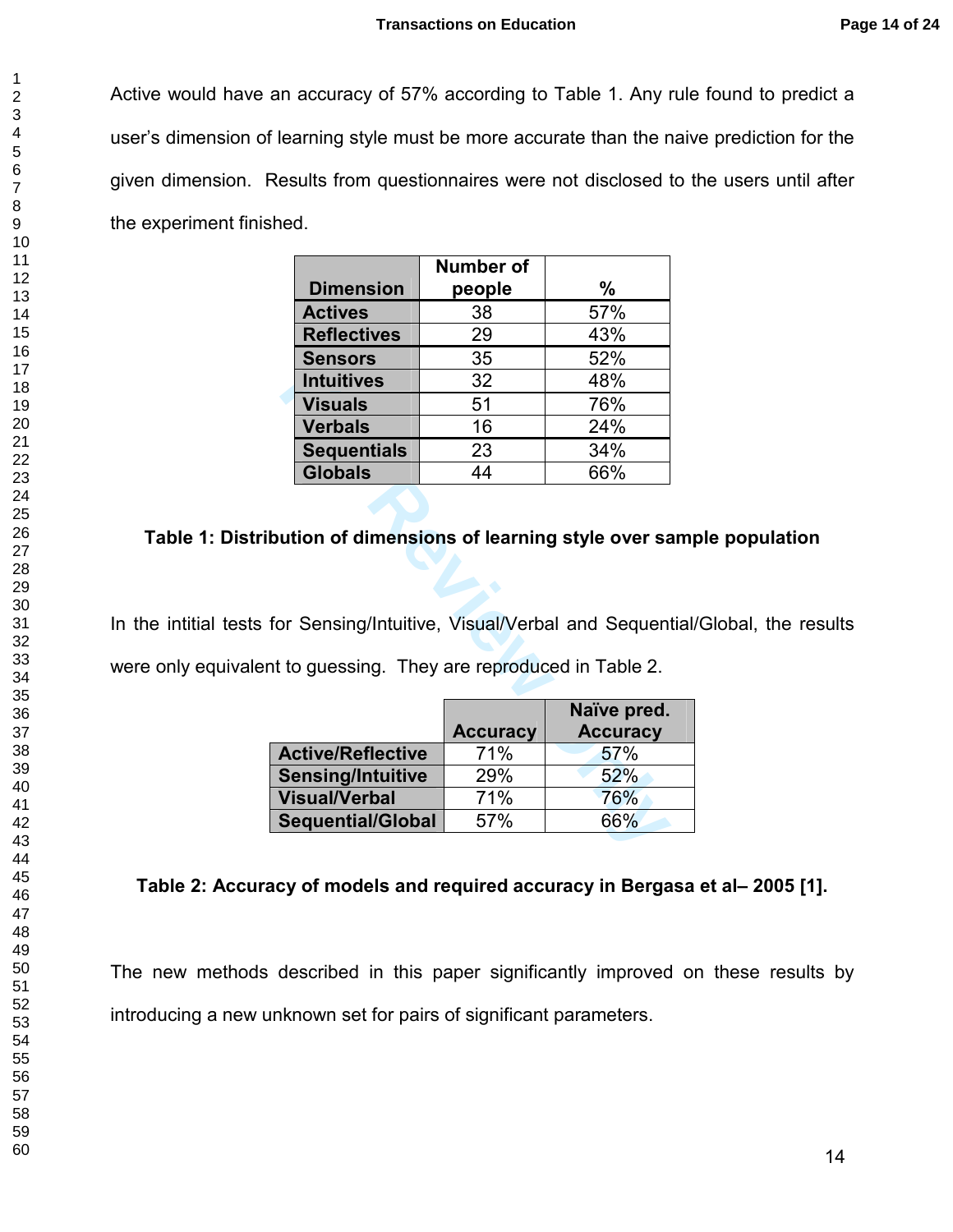As an example, some scatter graphs showing some results from twenty users are shown in figures 2 and 3. Figure 2 is a three dimensional scatter graph showing user data points against three of the attributes used to classify a user as Active or Reflective:

- *Amount of mouse movement in the Y axis*;

*- Ratio of document length to time spent on page*;

- and *Ratio of images area to document length and scroll distance*.



Figure 2: Clusters of Active (red) and Reflective (blue) users visualised by plotting data points against "amount of mouse movement in the Y axis" (plotted on the X axis), "ratio of document length to time spent on page" (Y axis); and "ratio of images area to document length and scroll distance" (Z axis).

To make the clusters easier to visualise and the method easier to describe, figure 3 shows the clusters of Active (red/diamond) and Reflective (blue/square) users in two dimensions. Data points are plotted against "*Amount of mouse movement in the Y axis*" (X) and "*ratio of images area to document length and scroll distance*" (Y).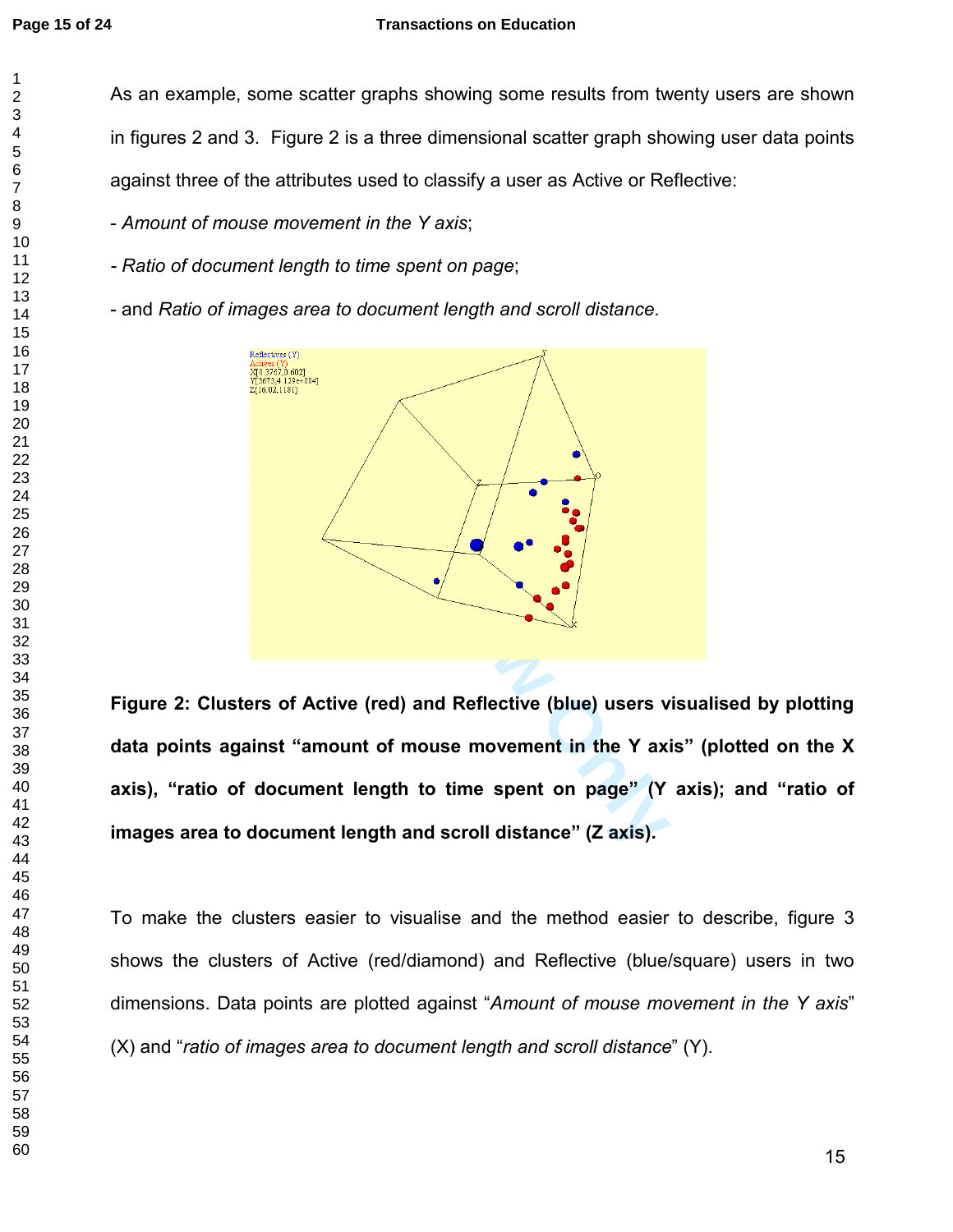

Figure 3: Clusters of Active (red/diamond) and Reflective (blue/square) users visualised by plotting data points against "Amount of mouse movement in the Y axis" (X) and "ratio of images area to document length and scroll distance" (Y).

The clusters overlap and for example, one of the Reflective responses can be seen well over to the right hand side in figure 3 (possibly within the Active cluster) and some of the Active responses could be considered to be within the Reflective Cluster. A problem with the novel work in [1] was that users would always be considered to either belong to the set of Active Users or to belong to the set of Reflective Users in every test. Each of the twenty most useful sets of parameters made a decision about each dimension and the probability of a user being one or other dimension was then calculated from the twenty decisions. This was fine for users who clearly fell into one or other category all the time (or nearly all the time) but for most people, they only tend towards one dimension or the other (and even that might change a little depending on circumstances, mood or need).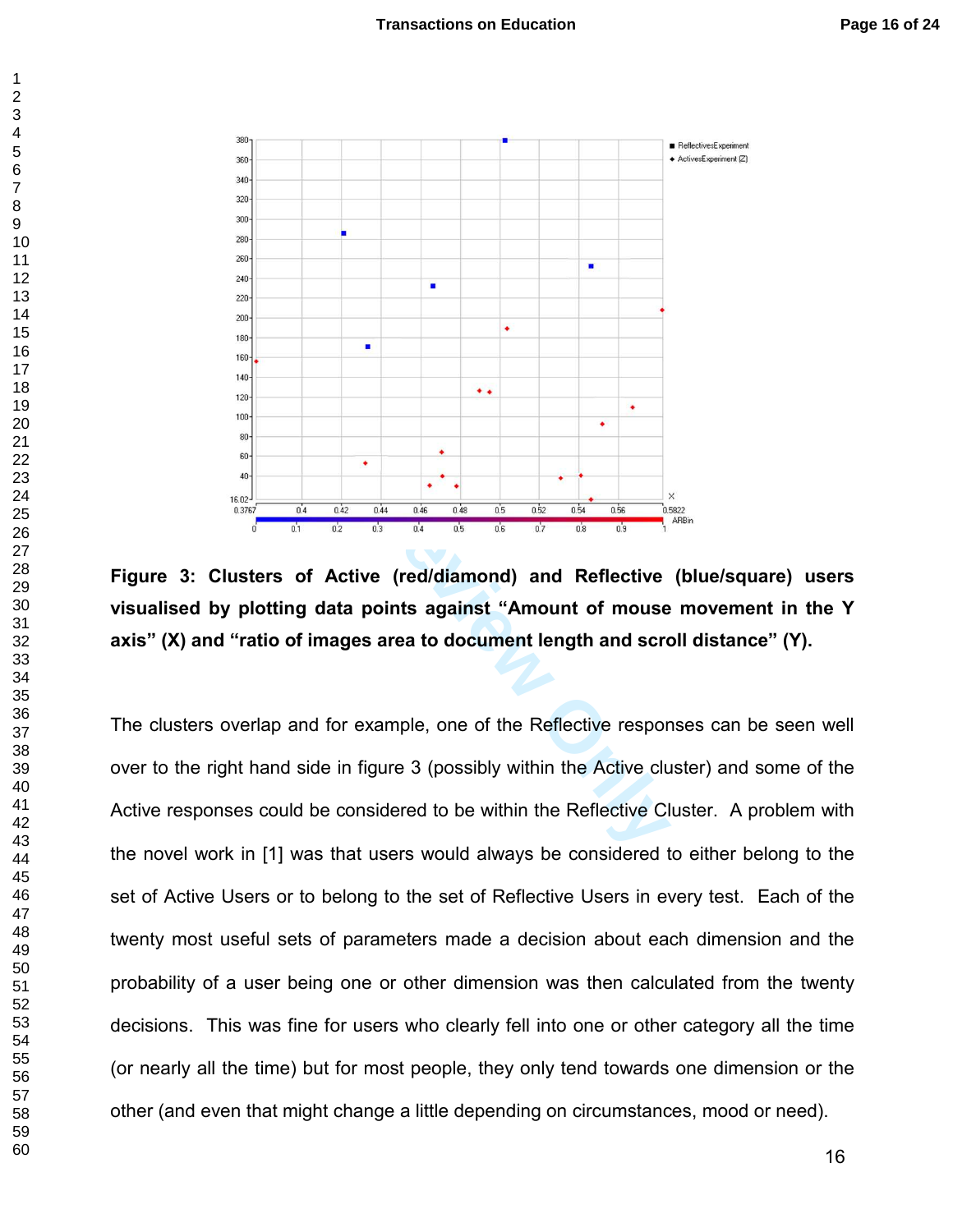In this new work, each two-dimensional cluster was further defined by creating some dead bands within which a user was not defined as either dimension. This was achieved by either setting a radius during the learning process or by setting a straight line boundary, as shown in figure 4. Each radius (or line) was calculated during the learning process by considering the two-dimensional position of each of the users within each cluster of dimensions.



Figure 4: The two dead bands created for sets of attributes in two dimensions that could be used to classify a user as Active or Reflective or Unknown.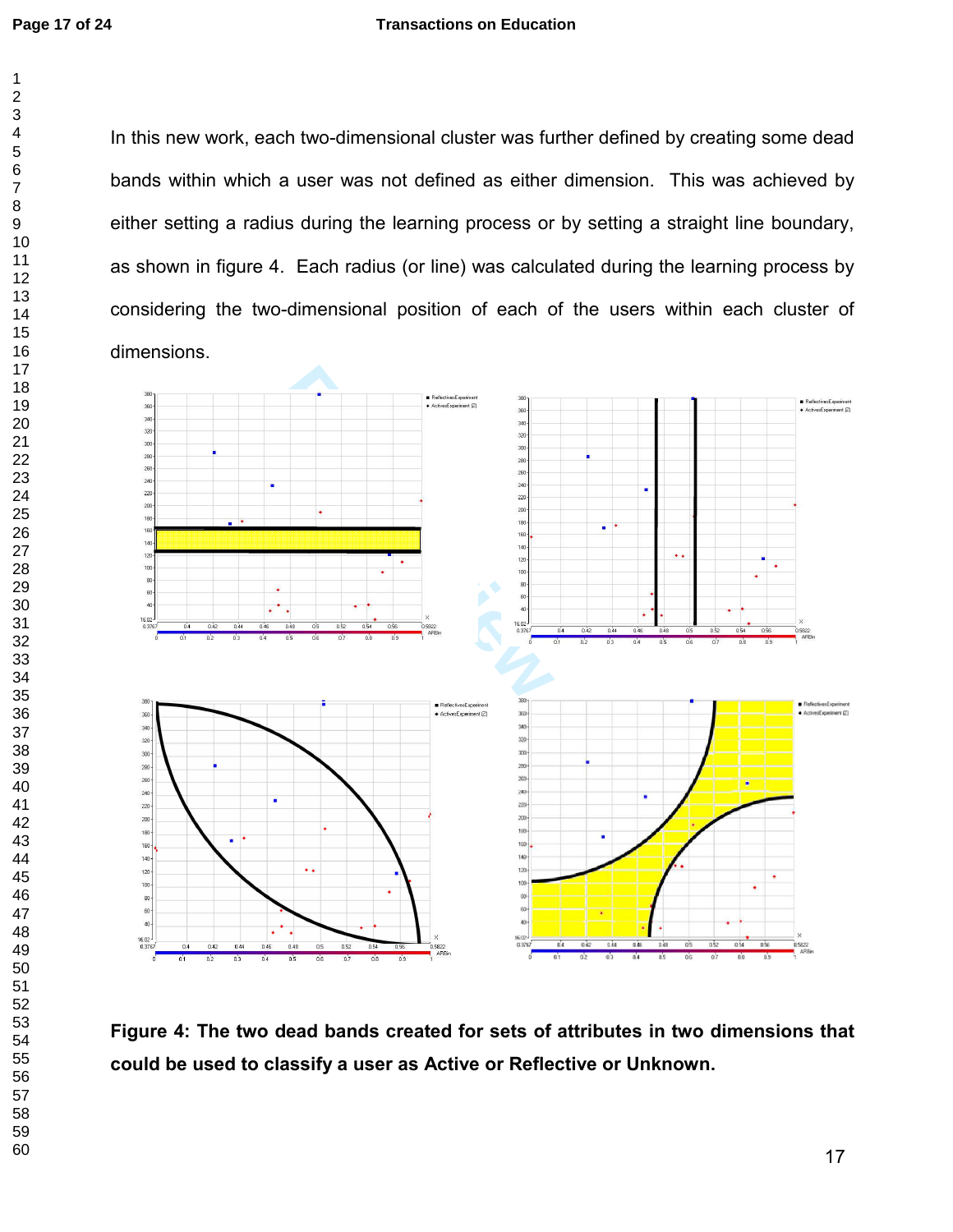A radius line (or straight line) was then introduced so that the 80% of users with a particular dimension who were nearest to the origin (or edge) were placed into a set. The other 20% were outside the radius line (or straight line) and not recorded as being part of the set. If the two lines did not overlap, then this sometimes created a dead-band that contained users with less certain results. The graph in the top left corner of figure 4 and the graph in the bottom right hand corner of figure 4 both have dead bands shown by the shaded area. In those two cases, that introduced a new unknown set of results for each pair of useful parameters so that users were either Active, Reflective or Unknown. The graph in the bottom left corner of figure 4 and the graph in the top right hand corner of figure 4 do not have dead bands. That is because in those cases the 80% lines overlapped each other.

refers so that users were either Active, Reflect<br>
Left corner of figure 4 and the graph in the top<br>
we dead bands. That is because in those<br>
er.<br>
For of more than one set of data with a dead banc<br>
cted. So in this case, th If there was a choice of more than one set of data with a dead band then the widest dead band would be selected. So in this case, the graph in the bottom right hand corner of figure 4 shows the shape of the sets selected for Reflective / Active dimensions using the "Amount of mouse movement in the Y axis" (plotted on the X axis) and "ratio of images area to document length and scroll distance" (plotted on the Y axis). That was because the distance between the curved lines was greater in the graph in the bottom right hand corner than the straight lines in the graph in the top left hand corner of figure 4.

The algorithm to calculate the dead band during the learning phase is included as an Appendix at the end of this paper.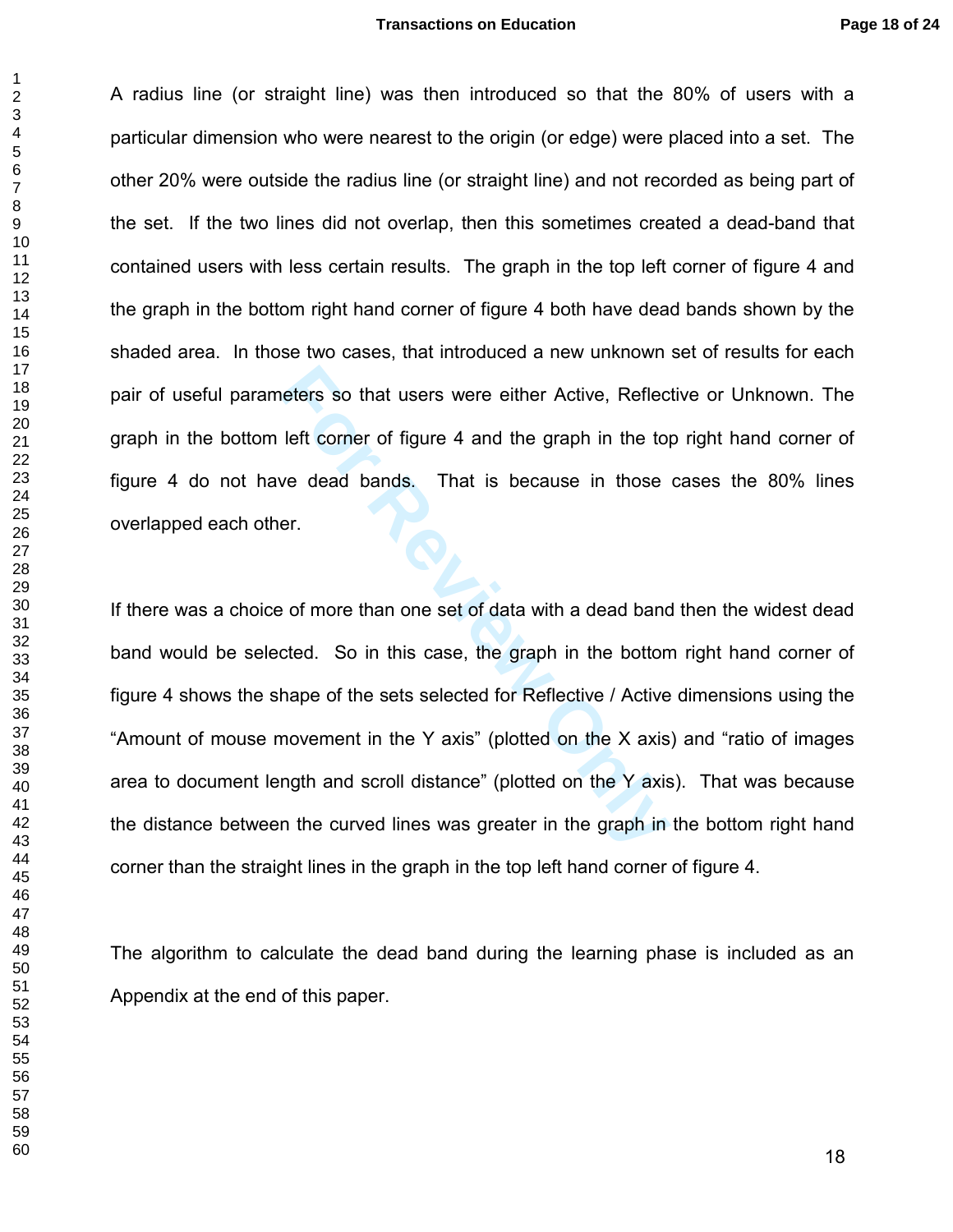$\mathbf{1}$ 

 The sets produced for the parameters shown in figure 5 were: Active, Reflective and a new set "Unknown". Users were only classified as probably Active or Reflective for each pair of parameters if they were outside the dead band and therefore clearly within one of the two sets bounded by the established lines. That effectively removed less certain cases from individual pairs of results so that when all the results were collated, the final results were more certain and less naïve. 6. TESTING OF PATTERNS AND THE RESULTS A significant advance occurred when the additional programming was incorporated to add in the unknown set for each pair of sets of results from the data-mining.

**FATTERNS AND THE RESULTS**<br>
Executed when the additional programming was<br>
por each pair of sets of results from the data-mini<br>
the effect on three of the sets of results, those<br>
equential/Global, as shown in Table 3. Using This had a significant effect on three of the sets of results, those for Active/Reflective, Visual/Verbal and Sequential/Global, as shown in Table 3. Using this new method, a very small number of users were sometimes not defined by the system because they always fell into the unknown set for every pair of useful parameters (less than 2%).

|                          |                 | Naïve pred.     |
|--------------------------|-----------------|-----------------|
|                          | <b>Accuracy</b> | <b>Accuracy</b> |
| <b>Active/Reflective</b> | 81%             | 58%             |
| <b>Sensing/Intuitive</b> | 40%             | 51%             |
| <b>Visual/Verbal</b>     | 82%             | 74%             |
| <b>Sequential/Global</b> | 69%             | 67%             |

# Table 3: Accuracy achieved by the new system after dead bands were introduced and the required accuracy before results could be considered significant.

Table 3 shows a significant improvement over the most recently published results that were reproduced in Table 2. The results for determining whether a user was Sequential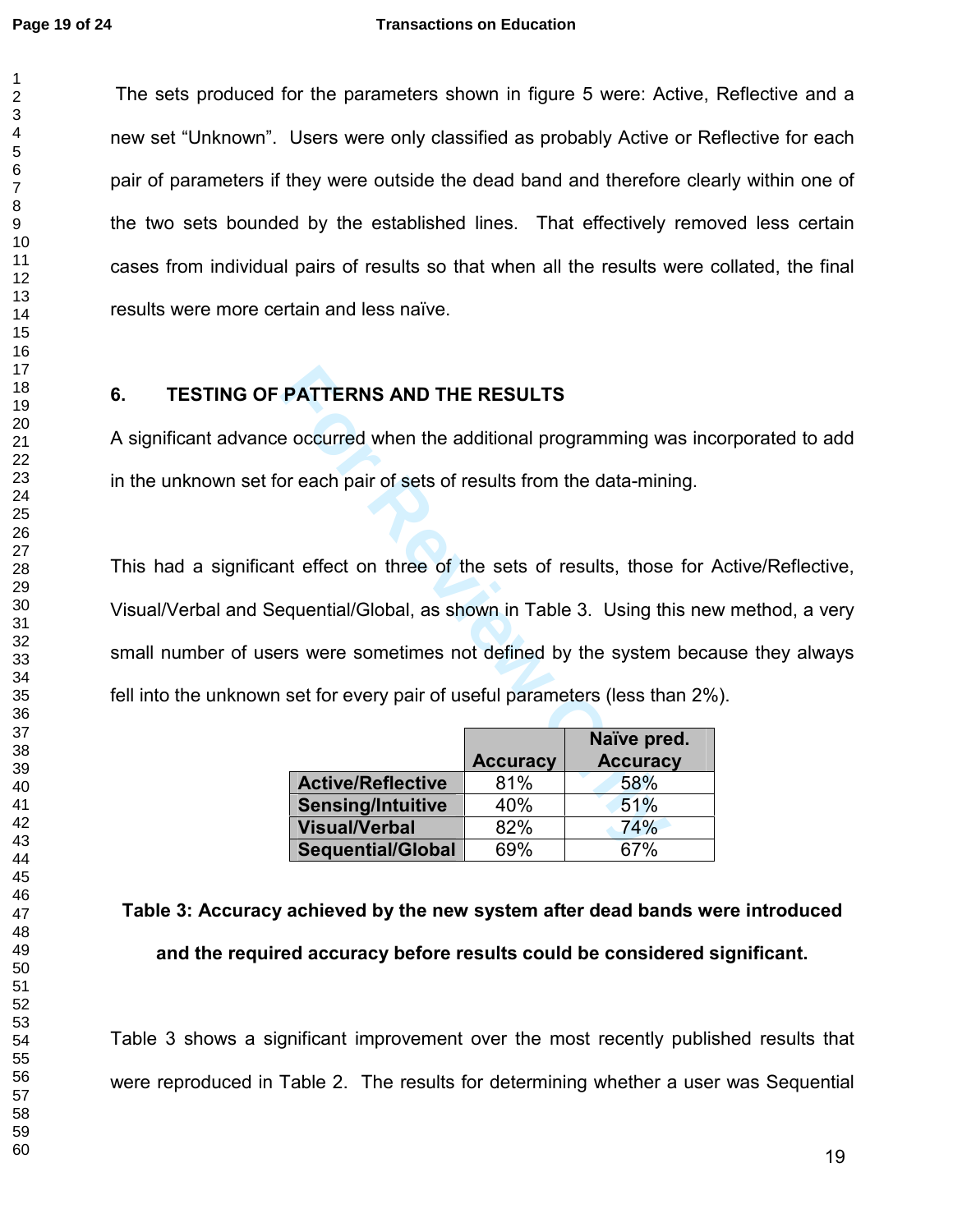or Global became significant for the first time. The accuracy for determining whether a user was Active or Reflective OR Visual or Verbal increased significantly. The accuracy for determining between Sensing / Intuitive remained below the best result that could be achieved by guessing but the accuracy for determining between Active / Reflective users increased from 71% to 81%. In addition, the accuracy for determining between Visual / Verbal users increased from 71% to 82% and accuracy for determining between Sequential / Global increased from 57% to 69%.

#### 7. DISCUSSION AND CONCLUSIONS

**FORTAL STAND CONCLUSIONS**<br>**For Summary Standard Standard Standard Standard Standard Standard Standard Standard Standard Standard Standard Standard Standard Standard Standard Standard Standard Standard Standard Standard St** iLessons has already been successfully used and tested in twenty three schools and colleges, but students using the system were not able to use the Internet to carry out their own research. Also, iLessons did not take into account students' learning styles or provide ways to collaborate while researching. The new intelligent system overcomes these limitations, featuring non-restrictive intelligent document filtering and consideration of student learning styles and activity.

The new systems do not seek to replace teachers, but to assist them by releasing them from monitoring the use that students make of the Internet and making them more available to enhance the learning experience. Collaborative Web page recommendations that consider the learning style of each student could be a powerful way of assisting a student in assimilating knowledge from resources readily available on the WWW. The system may improve effectiveness and efficiency of group learning by recommending pages to students with an often similar learning style (active or reflective) and to remove teacher bias.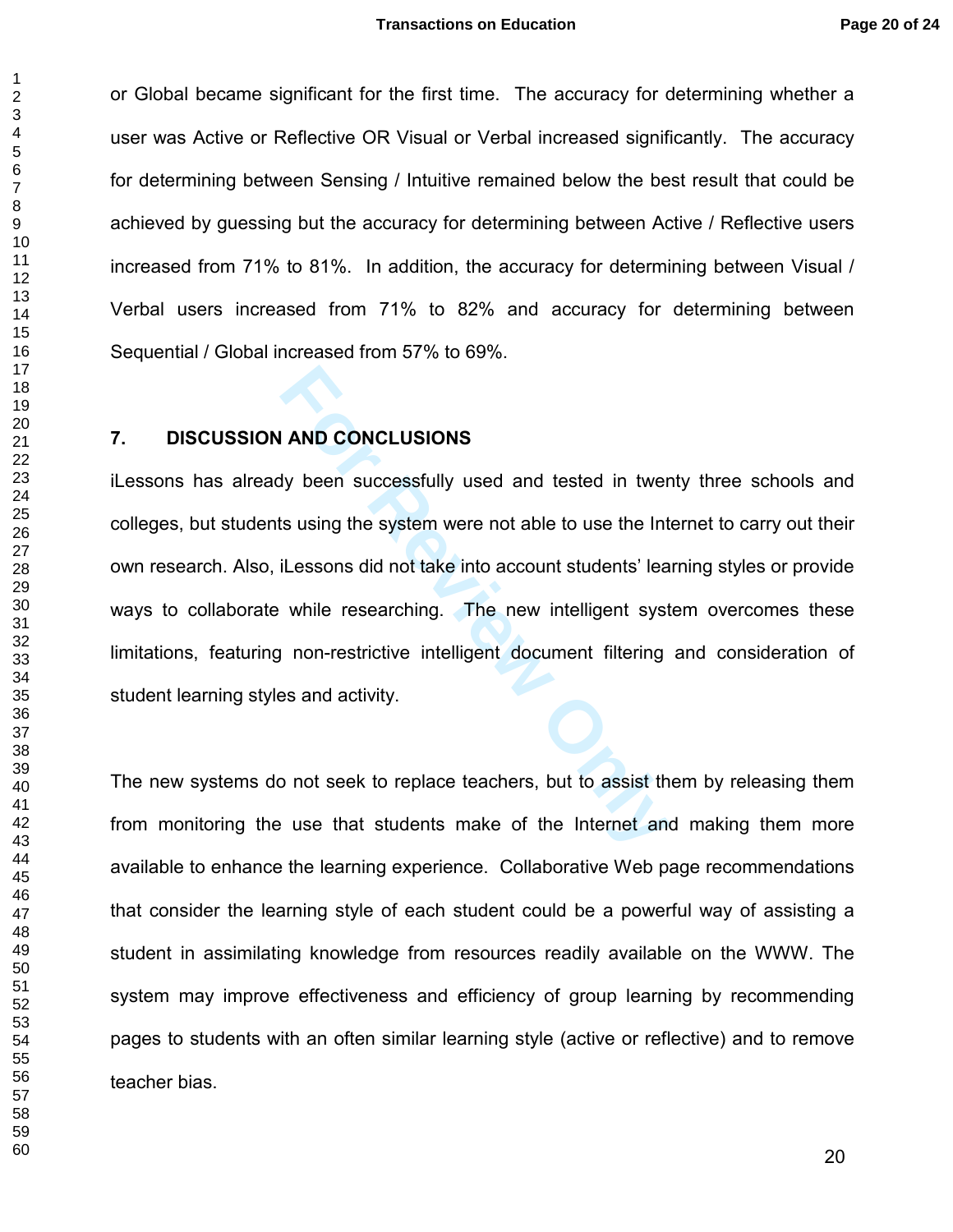The introduction of a new unknown set for each pair of useful parameters allowed the creation of more accurate rules to predict the Active/Reflective, Visual/Verbal and Sequential/Global dimensions of learning style and for the first time, rules were found for the Sequential / Global dimensions of learning style.

Collaborative Web page recommendations that consider the learning style of each student could be a powerful way of assisting a student in assimilating knowledge from resources readily available on the WWW [1]. This new method appears to improve the effectiveness and efficiency of group learning by recommending pages to students with an often similar learning style (active or reflective) and to remove teacher bias… but this work is ongoing.

powerful way of assisting a student in assimil<br>
Ficiency of group learning by recommending p<br>
Ficiency of group learning by recommending p<br>
Ficiency of group learning by recommending p<br>
Fing style (active or reflective) an Research is also ongoing to consider new applications for this work but for the moment is concentrating on improving models for the fourth dimension of learning style (Sensing/Intuitive) The current work only used a keyboard, mouse and standard display screen but future research will embrace different user interfaces, including touch screens[22,23], pointer devices [24] and joysticks [25,26], and finding correlations between the relevance rating of Web pages and their usefulness for each of the learning styles. At the time of writing, some research is just beginning to investigate the effect of adjusting the threshold settings on the algorithms for calculating the different learning styles (and relevance of pages) in real time. Future work will test more users to further verify the measurements and effectiveness of the adaptation.

#### [4,100 words]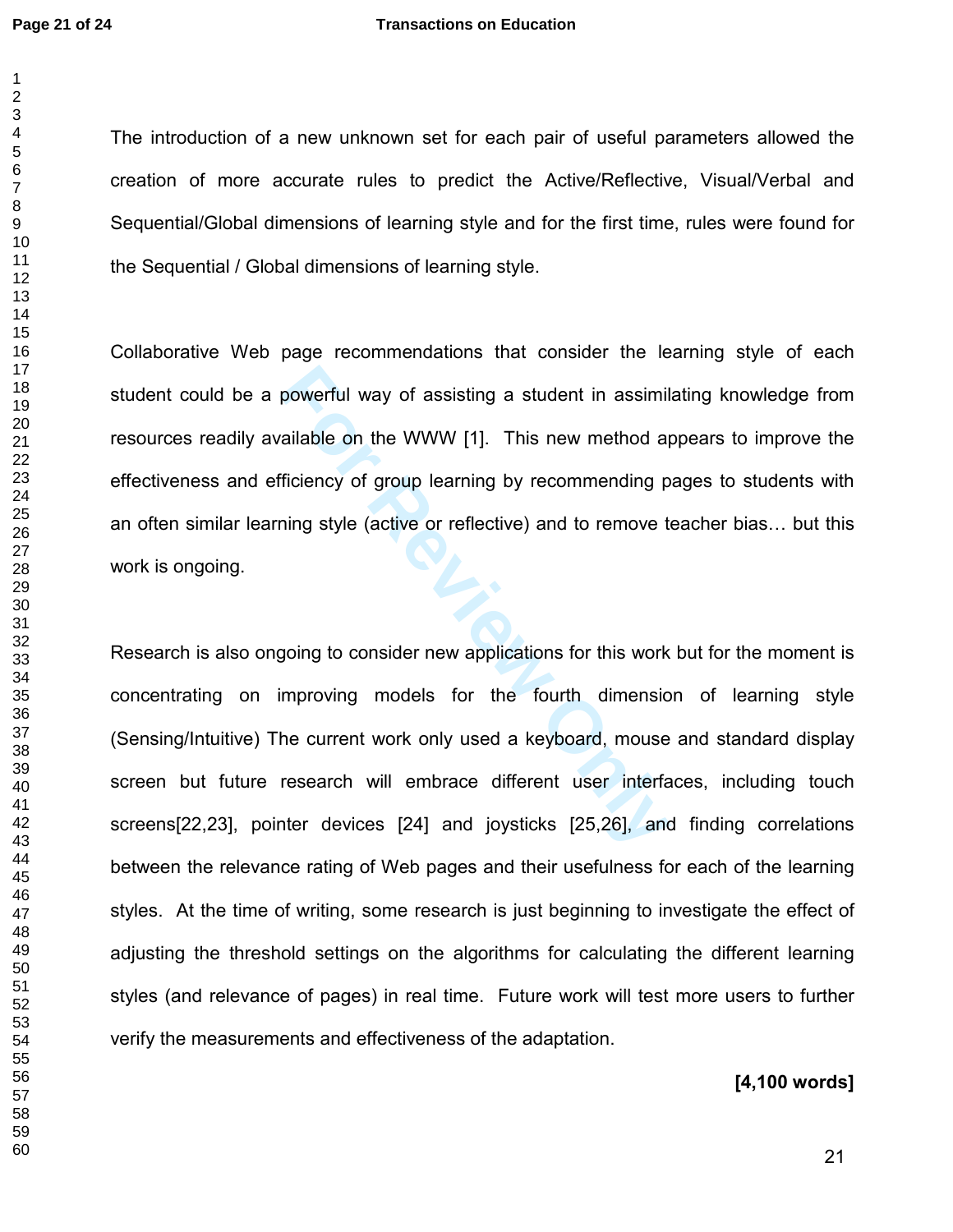## APPENDIX – Pseudo code for the algorithm to create the dead bands

orner using Pythagoras to give RADIUSBL(D2 a<br>ner using Pythagoras to give RADIUSTR(D2) ar<br>corner using Pythagoras to give RADIUSTR(D2) ar<br>corner using Pythagoras to give RADIUSBR(D2<br>ser calculate distance from:<br>axis values *Count the set of D1\_Users to give D1\_TOTAL Count the set of D2\_Users to give D2\_TOTAL List the set of D1\_Users in a set of tables (D1T1 – D1T8). List the set of D2\_Users in a set of tables (D2T1 – D2T8). Then for each D1\_user calculate distance from: - top left corner using Pythagoras to give RADIUSTL(D1) and place in D1T1. - bottom left corner using Pythagoras to give RADIUSBL(D1) and place in D1T2. - top right corner using Pythagoras to give RADIUSTR(D1) and place in D1T3. - bottom right corner using Pythagoras to give RADIUSBR(D1). and place in D1T4. Then for each D2\_user calculate distance from: - top left corner using Pythagoras to give RADIUSTL(D2) and place in D2T1. - bottom left corner using Pythagoras to give RADIUSBL(D2 and place in D2T2. - top right corner using Pythagoras to give RADIUSTR(D2) and place in D2T3. -bottom right corner using Pythagoras to give RADIUSBR(D2) and place in D2T4. Then for each D1\_user calculate distance from: - top using Y axis values to give LINET(D1) and place in D1T5. - bottom using Y axis values to give LINEB(D1) and place in D1T6. - right side using D1 axis values to give LINER(D1) and place in D1T7.. - left side using D1 axis values to give LINEL(D1) and place in D1T8. Then for each D2\_user calculate distance from: - top using D2 axis values to give LINET(D2) and place in D2T5. - bottom using D2 axis values to give LINEB(D2) and place in D2T6. - right side using X axis values to give LINER(D2) and place in D2T7. - left side using X axis values to give LINEL(D2) and place in D2T8. Then: Sort XT1 to XT4 so that longest values are at the top and shortest at the bottom. Sort YT1 to YT4 so that longest values are at the top and shortest at the bottom. Sort XT5 to XT8 so that longest values are at the top and shortest at the bottom. Sort YT5 to YT8 so that longest values are at the top and shortest at the bottom. Then: For n = 1 to 8: Find the D1T1 – D1T8 that are 80% from the bottom = D1Tn(80%value). Find the D2T1 – D2T8 that are 80% from the bottom = D2Tn(80%value). Then: For n = 1 to 4: "Width of dead\_band", DTn = D1Tn(80%value) - D2Tn(80%value). Then Find maximum value of DTn "Width of dead\_band" If DTn > 0 Then Select that DT and create sets.* 

*End*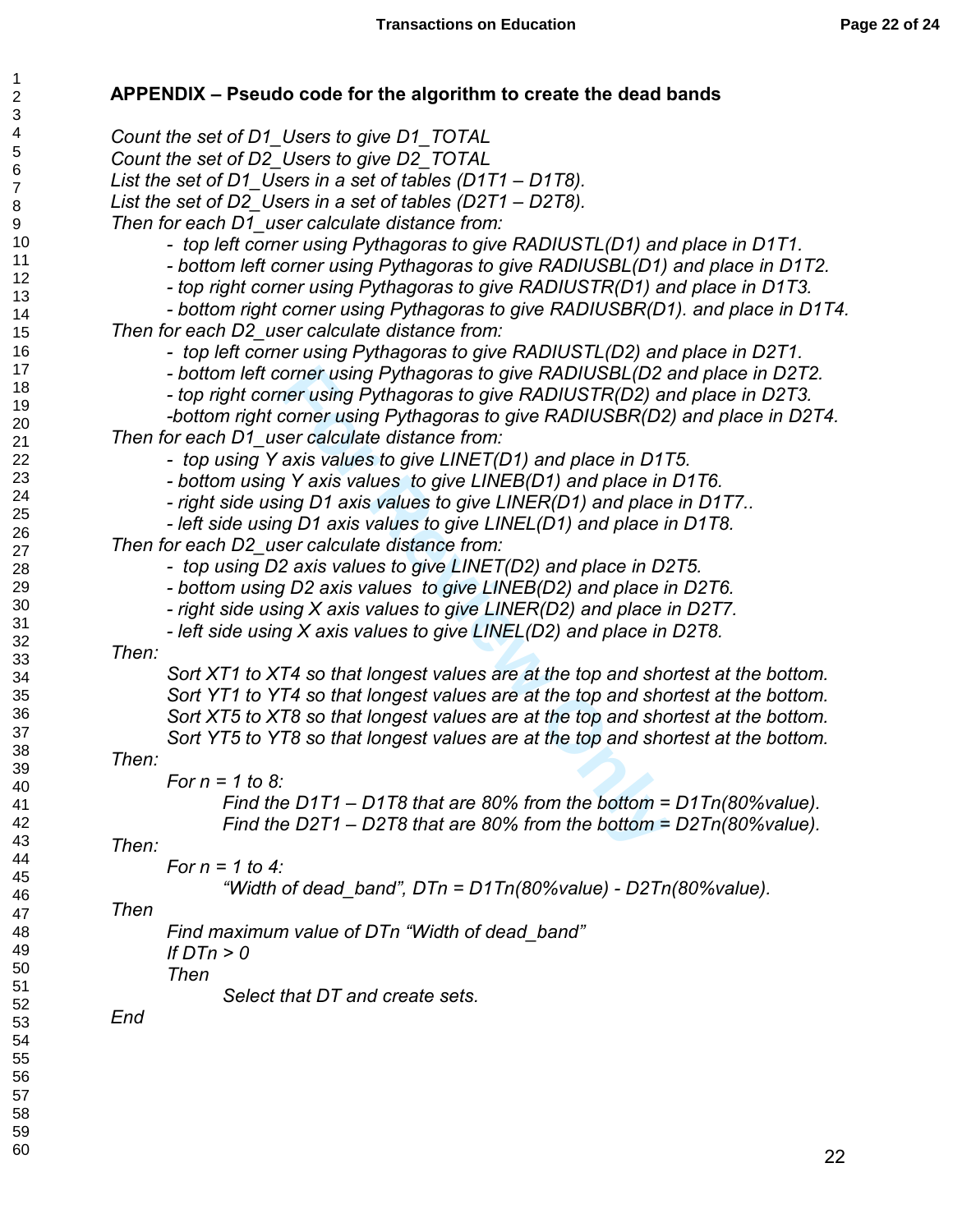## REFERENCES

[1] Bergasa-Suso J, Sanders DA and Tewkesbury, GE. I[ntelligent browser-based systems to assist Internet](http://apps.isiknowledge.com/full_record.do?product=UA&search_mode=Refine&qid=65&SID=W14jBk6Hmh4NBI6bhp2&page=12&doc=112&colname=WOS)  [users.](http://apps.isiknowledge.com/full_record.do?product=UA&search_mode=Refine&qid=65&SID=W14jBk6Hmh4NBI6bhp2&page=12&doc=112&colname=WOS) IEEE Transactions on Education 48 (4), pp 580-585. Nov 2005.

[2] Bergasa-Suso J, Sanders DA, Close A, and Tewkesbury GE, "A caught in the act filter to assist in using

the Internet". In Proceedings of the 4th International Conference on Information Communication

Technologies in Education, 2003, pp. 225-230.

[3] WebCT (2009) WebCT Community Resources. [Online] Available: *[http://www.Webct.com](http://www.webct.com/software/viewpage?name=software_campus_edition)*

[4] Sanders D (1993). System Specification 2. Microprocessing & microprogramming 38 (1-5), p 833.

[5] Microsoft Corporation (2009) Microsoft Internet Explorer 6: Technology Overview. [Online] Available:

<http://www.microsoft.com/windows/ie/evaluation/overview/default.asp> .

[6] K.A. Papanikolaou, M. Grigoriadou, G.D. Magoulas and H. Kornilakis, "Towards *New Forms of Knowledge Communication: the Adaptive Dimension of a Web-based Learning Environment*", Computers

and Education, 39(4), pp. 333-360, 2002.

[7] J. E. Gilbert, C. Y. Han, "*Adapting instruction in search of 'a significant difference'*", Journal of Network and Computer applications, 22(3), pp. 149-160, 1999.

stem Specification 2. Microprocessing & microprocessing 2009) Microsoft Internet Explorer 6: Technology<br>
<u>windows/ie/evaluation/overview/default.asp</u><br>
Grigoriadou, G.D. Magoulas and H. Kornilakis, "Tov<br>
n: the Adaptive Dim [8] E. Triantafillou, A. Pomportsis, and E. Georgiadou, "AES-CS: Adaptive Educational System base on cognitive styles", *In Proceedings of the AH2002 Workshop*, 2002, pp. 10-20.

[9] Learning Styles Adaptive System (LSAS) (2009) [Online] Available:

[http://www.archives.ecs.soton.ac.uk](http://www.archives.ecs.soton.ac.uk/)

[10] C. A. Carver, R. A. Howard and W. D. Lane, "Enhancing student learning through hypermedia courseware and incorporation of student learning styles", IEEE Trans on Education, 42(1), pp. 33-38, 1999.

[11] P. Paredes and P. Rodriguez, "Considering sensing-intuitive dimension to exposition-exemplification in

adaptive sequencing", in *Proceedings of the AH2002 Conference*, 2002, pp. 556-559.

[12] N. Stash, A. Cristea, P. De Bra, "Authoring of learning styles in adaptive hypermedia: Problems and solutions", in *Proceedings of the WWW 2004*, 2004, pp. 114-123.

[13] Sanders D (2008). [Progress in machine intelligence.](http://apps.isiknowledge.com/full_record.do?product=UA&search_mode=Refine&qid=65&SID=W14jBk6Hmh4NBI6bhp2&page=4&doc=33&colname=WOS&cacheurlFromRightClick=no) Ind ROB-an int journal 35 (6), pp 485-487.